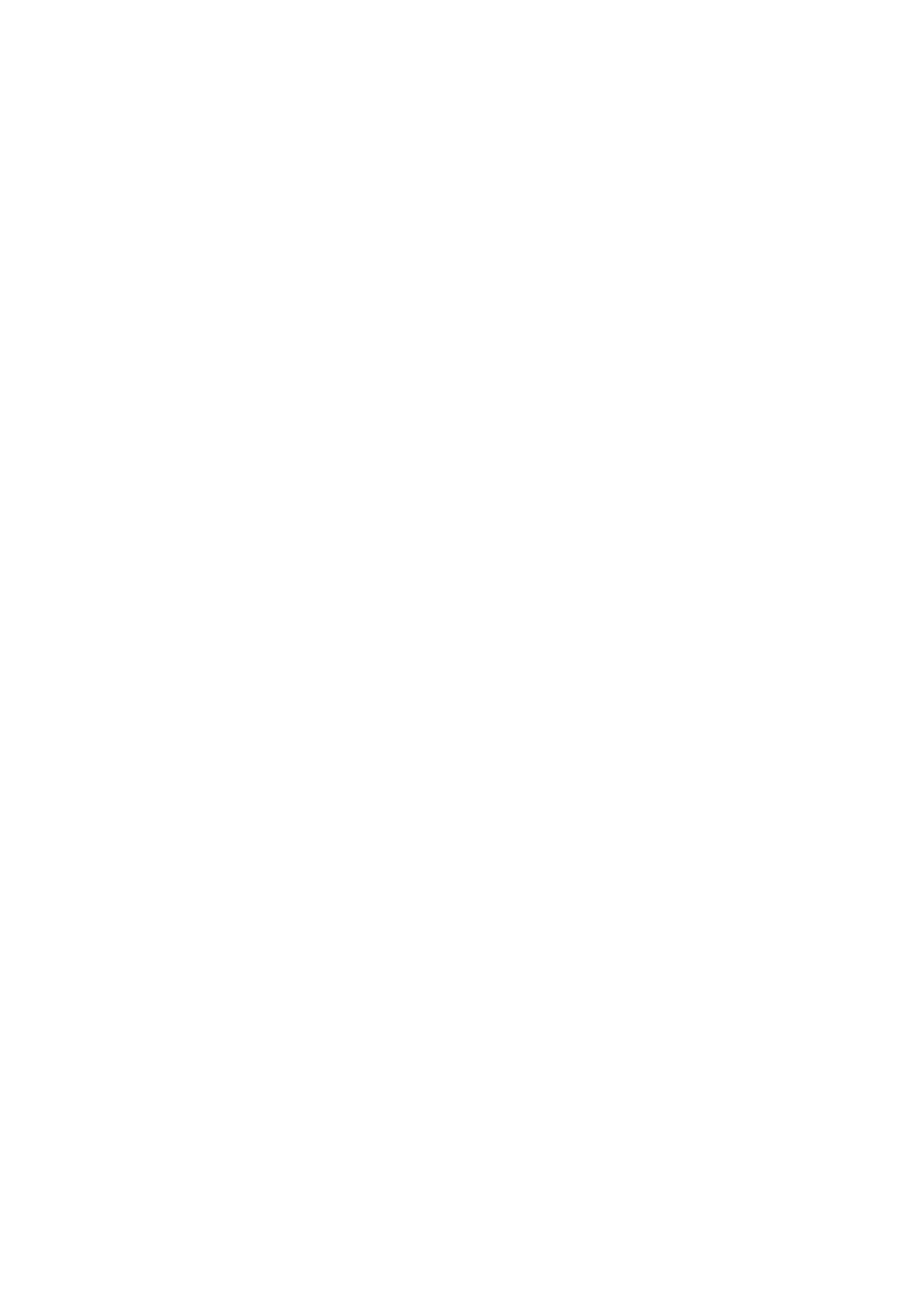# Coordination and Subordination:

*Form and Meaning— Selected Papers from CSI Lisbon 2014*

Edited by

Fernanda Pratas, Sandra Pereira and Clara Pinto

Cambridge **Scholars** Publishing

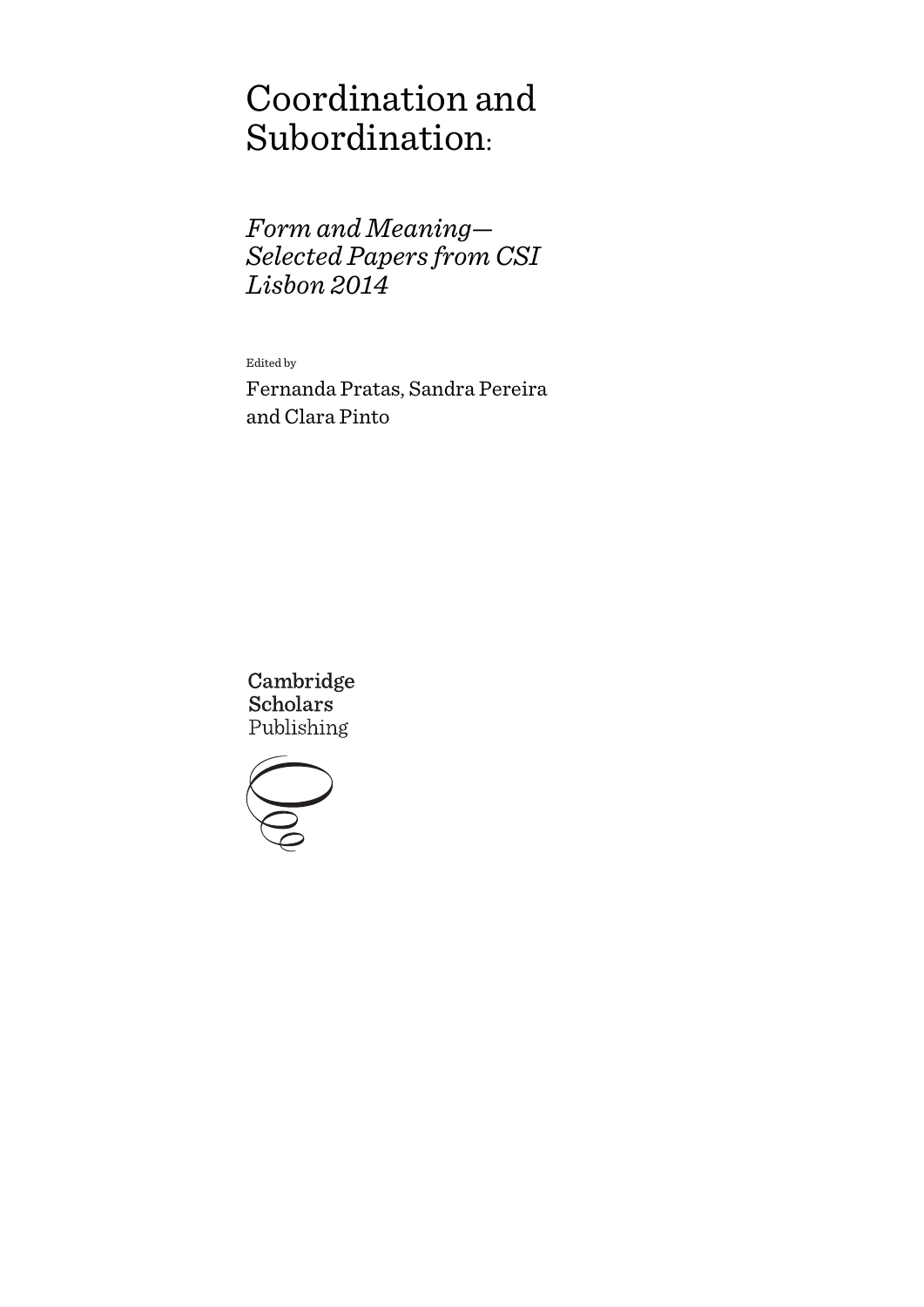Coordination and Subordination: Form and Meaning—Selected Papers from CSI Lisbon 2014

Edited by Fernanda Pratas, Sandra Pereira and Clara Pinto

This book first published 2016

Cambridge Scholars Publishing

Lady Stephenson Library, Newcastle upon Tyne, NE6 2PA, UK

British Library Cataloguing in Publication Data A catalogue record for this book is available from the British Library

Copyright © 2016 by Fernanda Pratas, Sandra Pereira, Clara Pinto and contributors

All rights for this book reserved. No part of this book may be reproduced, stored in a retrieval system, or transmitted, in any form or by any means, electronic, mechanical, photocopying, recording or otherwise, without the prior permission of the copyright owner.

ISBN (10): 1-4438-8950-4 ISBN (13): 978-1-4438-8950-6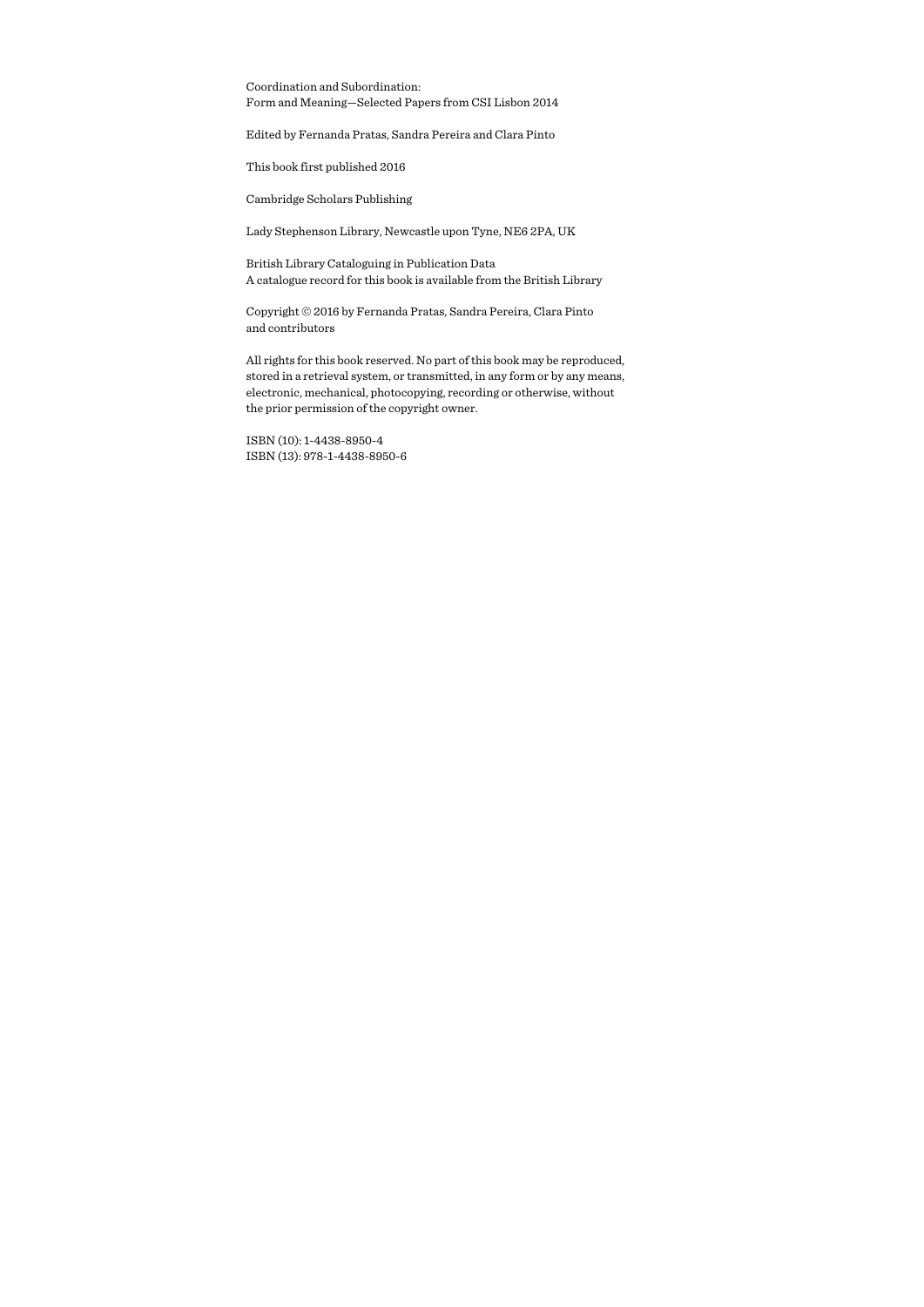# TABLE OF CONTENTS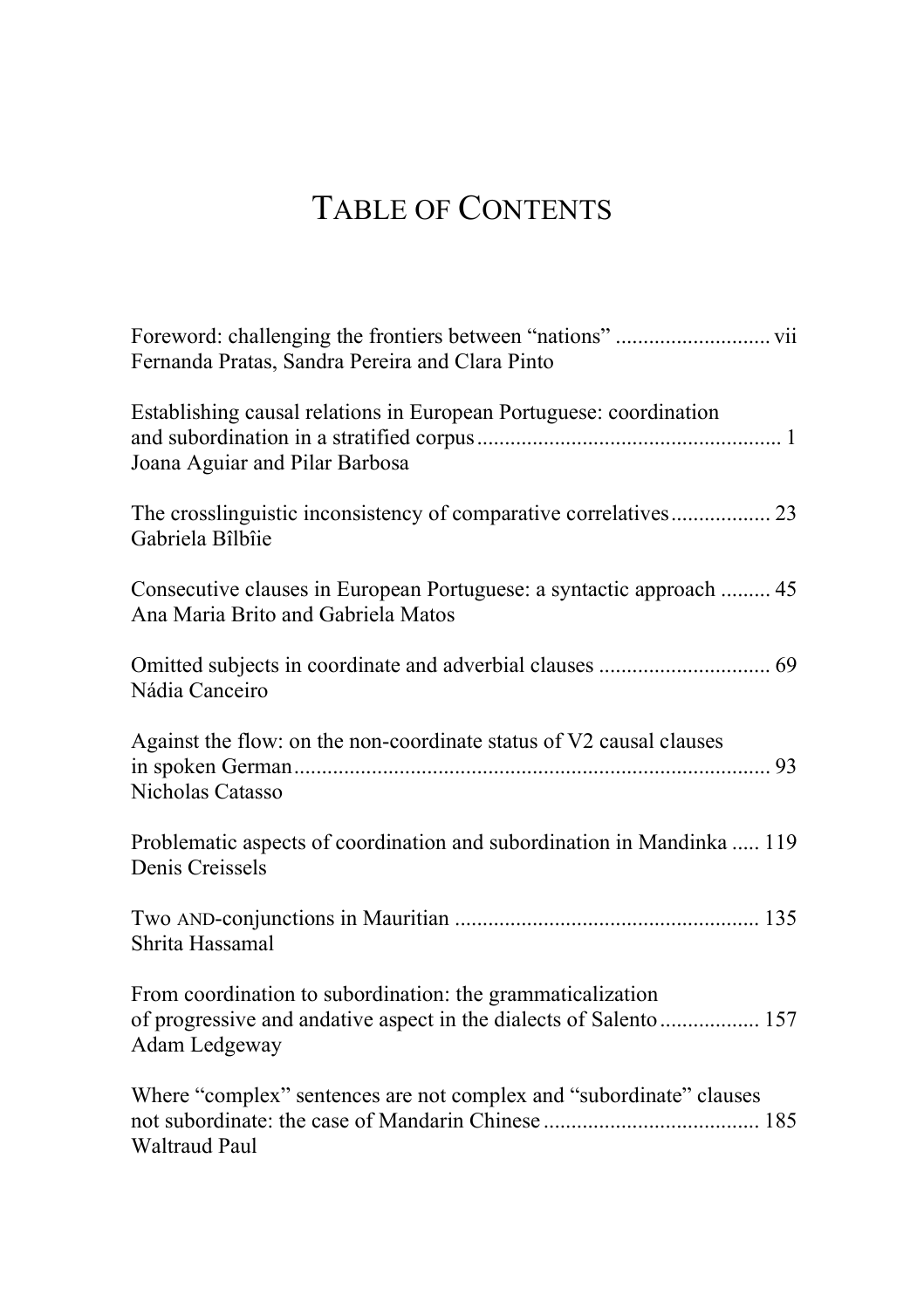### vi Table of Contents

| Between coordination and subordination: typological, structural<br>Daniel Ross                                     |  |
|--------------------------------------------------------------------------------------------------------------------|--|
| That it should have come to this! The challenging phenomenon<br>Daniela Schröder                                   |  |
| Violation of Principle C as evidence for structural integration  269<br>Sophie von Wietersheim and Sam Featherston |  |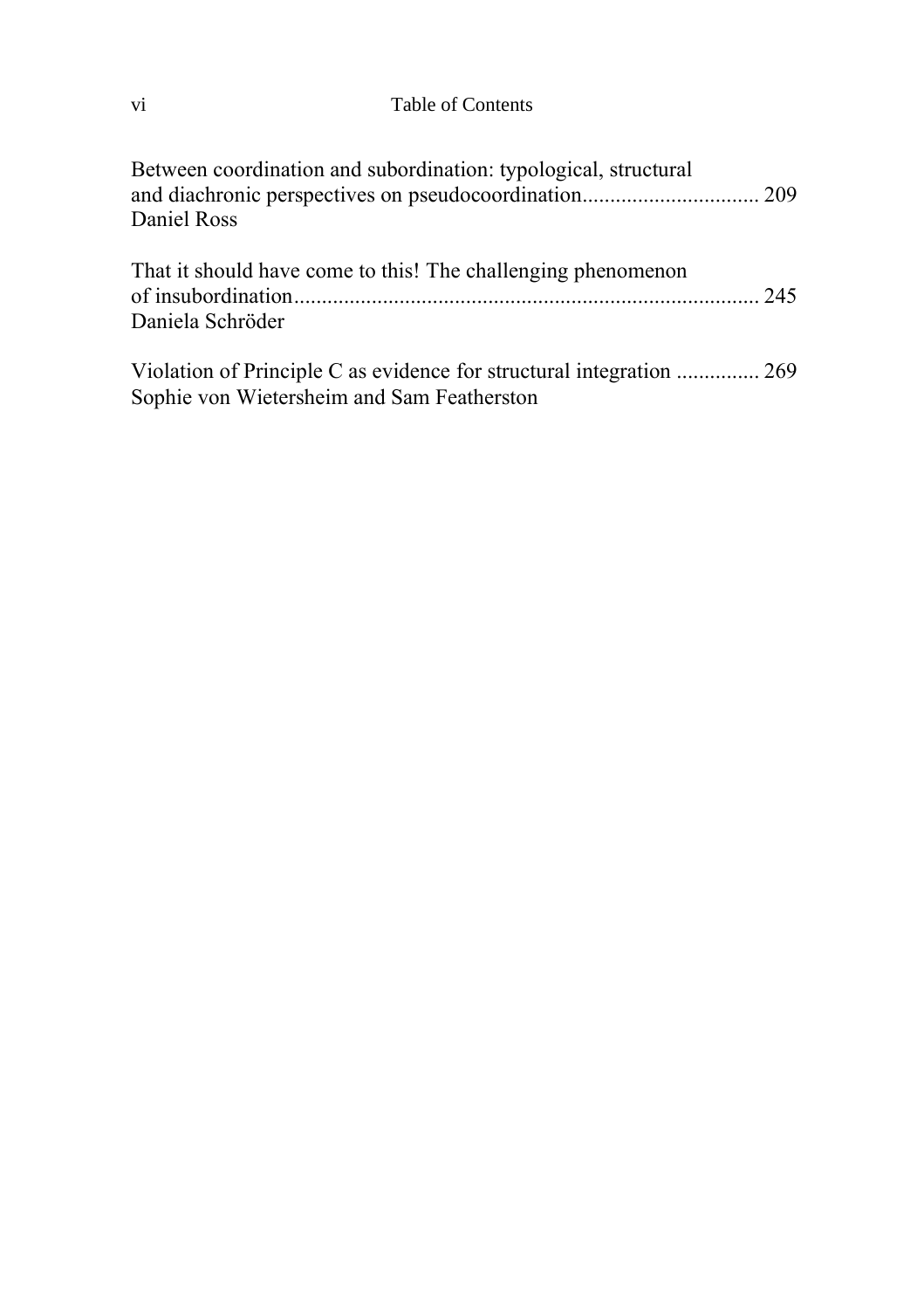# FOREWORD: CHALLENGING THE FRONTIERS BETWEEN "NATIONS"

# FERNANDA PRATAS, SANDRA PEREIRA AND CLARA PINTO

#### **1. Introduction**

Complex sentences have been at the core of cross-linguistic studies over the past decades. As a way to account for the linkage between clauses within these intricate structures, the traditional coordination/subordination divide has certainly proved crucial, offering a basis for the development of numerous ground-breaking formal tools, both in syntactic and in semantic domains.

More recent studies, however, have defied this traditional boundary, either because they have gone further into the theoretical implications of prior analyses or because they are focused on novel data: from still scarcely studied languages, from dialectal and diachronic variation or from language acquisition (cf. Haspelmath 2007, Ledgeway 2007, van Verstraete 2007, among many others).

Before describing some of these challenges, we must say that there are indeed two types of clauses that seem to exhibit a syntactic behaviour as, respectively, coordinate clauses and subordinate clauses. The first type concerns clauses headed by connectives like 'and'/'or', the second type consists of typical complement clauses. The fundamental syntactic properties of coordination, as opposed to subordination, were identified by Quirk *et al.* (1985) and have acquired a status of syntactic tests to distinguish one type from the other. With Quirk *et al.* (1985) as a point of departure, Lobo (2003) applied some of these syntactic tests to numerous clauses, mainly in Portuguese, and her results show that the behaviour of what we call here the first type is the exact opposite of the second (Lobo 2003:39). More specifically, clauses headed by *e* 'and' or by *ou* 'or' reject: (i) embedding, (ii) being preposed, (iii) extraction, and (iv) coordination; in European Portuguese (v) they do not trigger proclisis. Moreover, the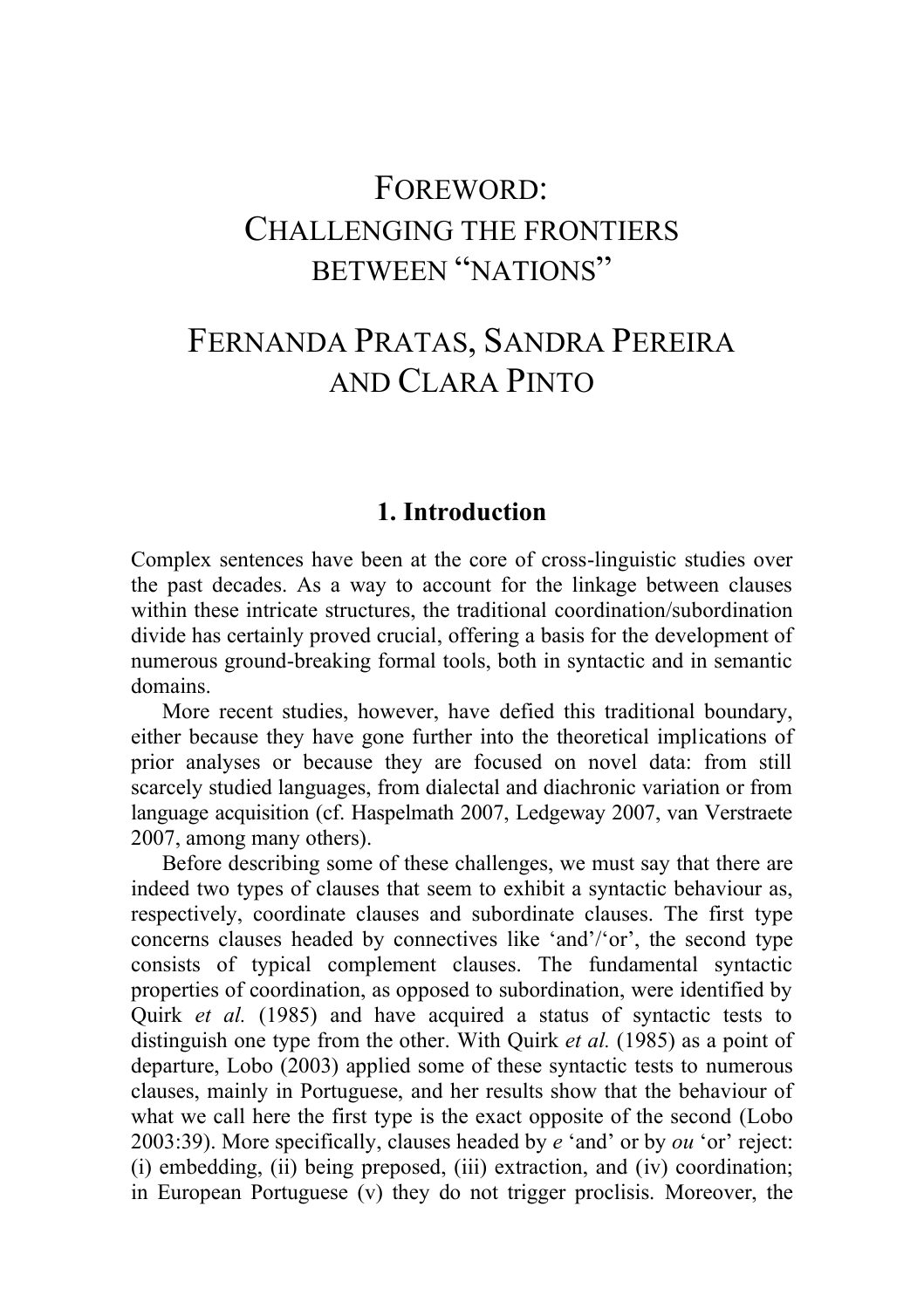connectives 'and'/'or' may link (vi) non-clausal units, like noun, verb, adverb or adjective phrases, and (vii) more than two elements. Some complement clauses seem to display reverse results in all these tests. Therefore, under a strictly syntactic perspective, we could have here a clear division between these two groups, the first representing coordination, the second illustrating subordination.

Just after this preliminary point of the description, however, one first problem immediately pops up: what about all the other clause types that have generally been subsumed under the subordination label? Adverbial clauses, for instance, which, besides being a particularly heterogeneous set of constructions themselves, may create different kinds of interlacing relations with other structure types. In fact, bigger challenges arise when we attempt to go further in either one of four directions:

- A. take the syntactically coordinate clauses mentioned above and try to confirm their real meaning in *various specific contexts* (some of them may in fact have a subordinate-like interpretation)
- B. take some apparently subordinate clauses and consider their *occasional use* as independent propositions;
- C. question why there should be any severe divide between some types of clauses, just (presumably) because they have different syntactic configurations, even if their meaning is *always* so similar;
- D. analyse in detail the strict syntactic status of other types of structures traditionally placed on the coordination or the subordination shelves; they may show more or less contradictory results in the above mentioned tests and, moreover, may have undergone significant diachronic changes.

The workshop CSI Lisbon 2014 has been a privileged stage for discussing these challenges to the traditional confines of coordination and subordination, along with various formulations of the properties of various complex clauses. Both typological studies and formal grammatical analyses within a generative framework were encouraged, and the outcome was an intense debate anchored on the innovative insights that novel linguistic data allow for.

The papers in this volume, all of them resulting from works presented at the workshop, appear by alphabetical order of the authors' surnames, and are briefly introduced in the next sections. Section 2 presents one paper focused on two particular coordination connectives, and one paper that discusses a specific case of adverbial subordination. Section 3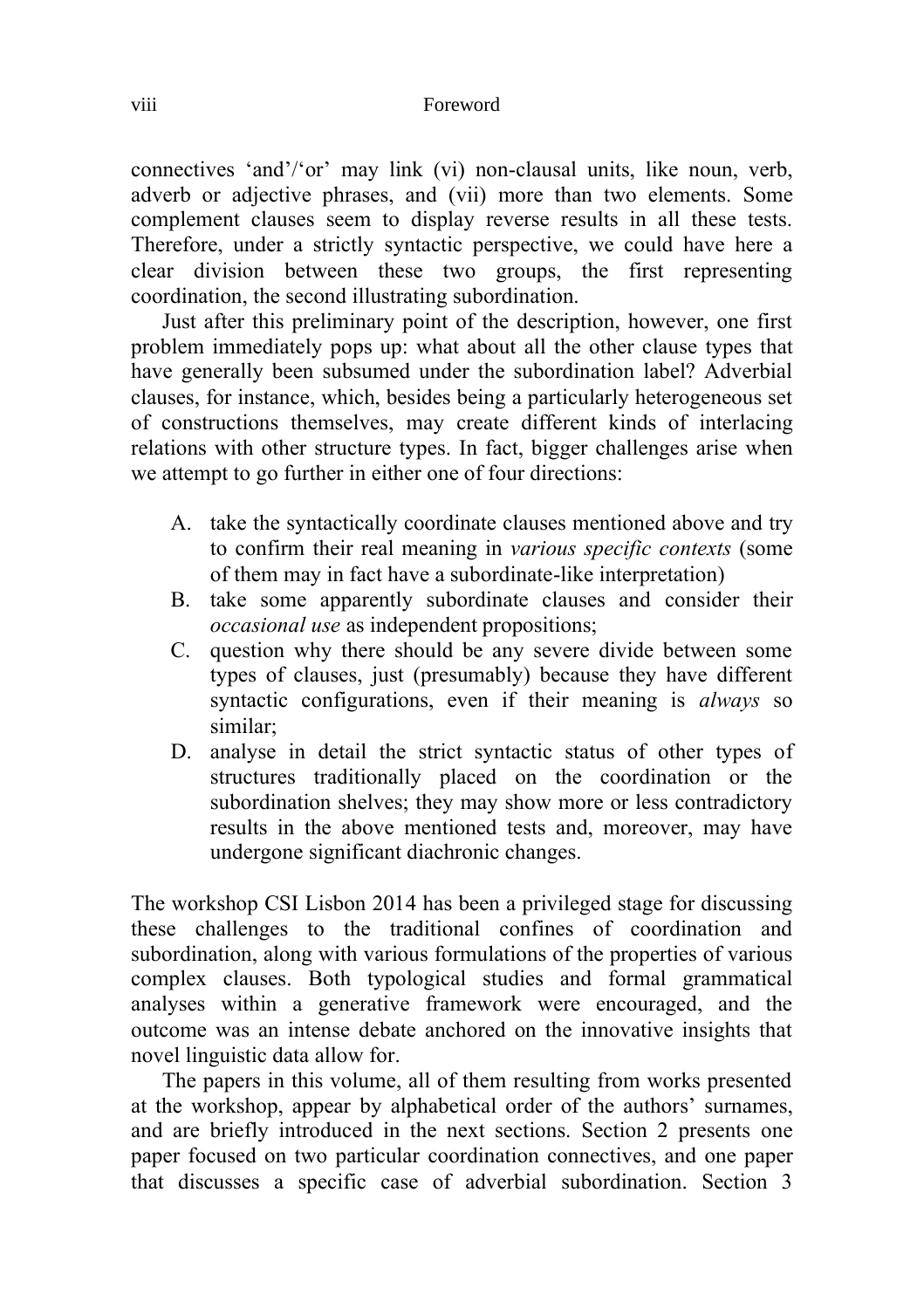describes the papers that elaborate on different expressions of syntax/semantics mismatches. Finally, section 4 presents the papers devoted to the analysis of phenomena that, one way or the other, challenge the syntactic barriers between different types of clauses.

# **2. Theoretical (re)definitions in syntax**

In this section, we present two papers that do not actually confront the syntactic boundaries between the types of constructions under analysis in this volume. One of them describes some properties of two coordination connectives, and the other discusses the syntax of adverbial subordination.

When we consider a 'with' vs. 'and' divide among languages regarding coordination, Creoles have often been classified as 'with'-languages. **Hassamal** (p. 135), however, analyses the behaviour and restrictions of two coordinating conjunctions in Mauritian, a French-based Creole, and argues that both *e* and *ek* (the latter originates from the French preposition *avec* 'with') are 'and' conjunctions. Interestingly, this conjunction *ek* coexists with the true preposition *ek* 'with'. In (1) we find an example of *ek* as a preposition; in (2) *ek* is a conjunction.

- (1) *Paul ena enn lakaz ek/avek zardin.* Paul have one house with garden 'Paul has a house with garden.'
- (2) *Mo pe al laplaz ar Paul ek ar Marie.* 1SG PROG go beach with Paul andwithMarie 'I am going to the beach with Paul and with Marie.'

Although the conjunctions *e* and *ek* show the same syntactic behaviour, which the author formalizes within the HSPG framework (Head-driven Phrase structure grammar; Pollard & Sag 1987 and subsequent works), there are some differences at the interpretation level: in cases of clausal coordination, the conjunction *ek* conveys the reading of a single event, with the two simultaneous sub-events being an extended effect of its specialization in the coordination of noun phrases.

The core debate on adverbial subordination is frequently concerned with the exact structural point where integration takes place. **Von Wietersheim & Featherston** (p. 269) discuss this specific aspect of clause linkage in German, adopting the division (Haegeman 2003, 2004; Frey 2011) into central adverbial clauses (CACs), like the one in (3), and peripheral adverbial clauses (PACs), like the one in (4).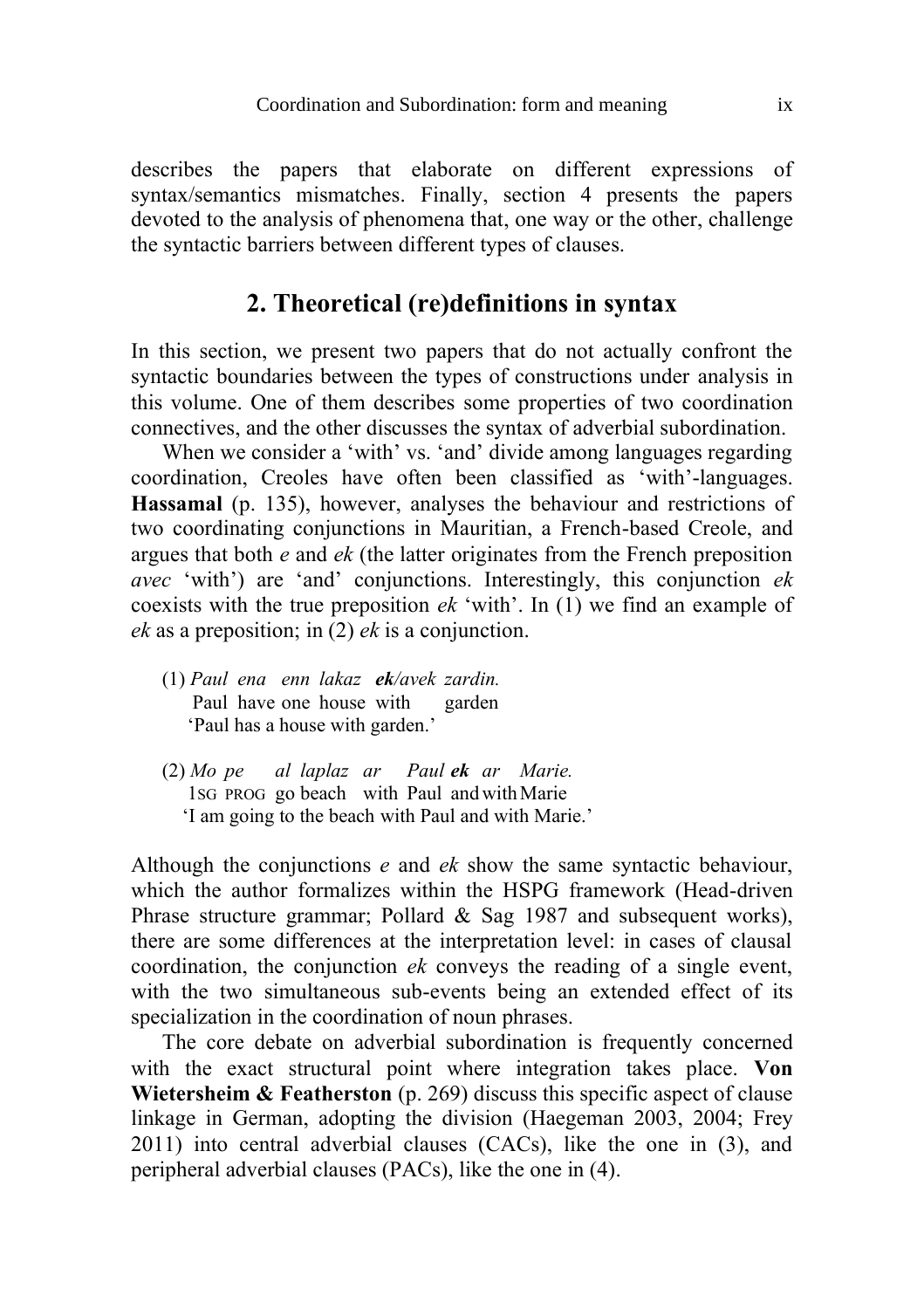#### x Foreword

- (3) *Anna hört Musik, während sie morgens* durch den Park joggt. Anna listens.to music while she mornings through the park runs 'Anna listens to music while she runs through the park in the morning.'
- (4) *Anna faulenzt abends, während sie morgens durch den Park joggt.* Anna relaxes evenings while/whereas she mornings through the park runs 'Anna relaxes at home in the evening while she runs through the park in the morning.'

They investigate whether binding, in particular the violation of Principle C, can work as evidence for structural integration of 'while'-clauses, thus helping determine their more central or peripheral status (cf. Lohnstein 2004). They use various experiments to gather more precise clues about the complex relations between these adverbial clauses and the matrix clauses, and, along the way, also find evidence to question the proper role of Principle C and the true nature of binding idiosyncrasies.

# **3. Syntax / semantics mismatches**

This section subsumes the challenges described as A., B. and C. in section 1. They all concern a certain lack of correspondence between the syntactic status of some structures and their possible meanings. The three papers presented in subsection 3.1 analyse syntactically coordinate structures that may have a subordinate meaning. The paper presented in subsection 3.2 investigates constructions that show a different mismatch: they have a true independent interpretation whereas, syntactically, they seem subordinate clauses. Subsection 3.3 presents two papers related to one of those problematic pairs of semantically similar sentences whose syntactic status has been subject to cross-linguistic debate.

#### **3.1. Coordinate clauses with a subordinate meaning**

The challenge described in A. (section 1) concerns some well-known syntax/semantics mismatches, and to exemplify this we also use here one much cited case involving the coordinator 'and' (Culicover & Jackendoff 1997:196):

(5) One more can of beer and I'm leaving. Meaning: 'If you have one more can of beer, I'm leaving.'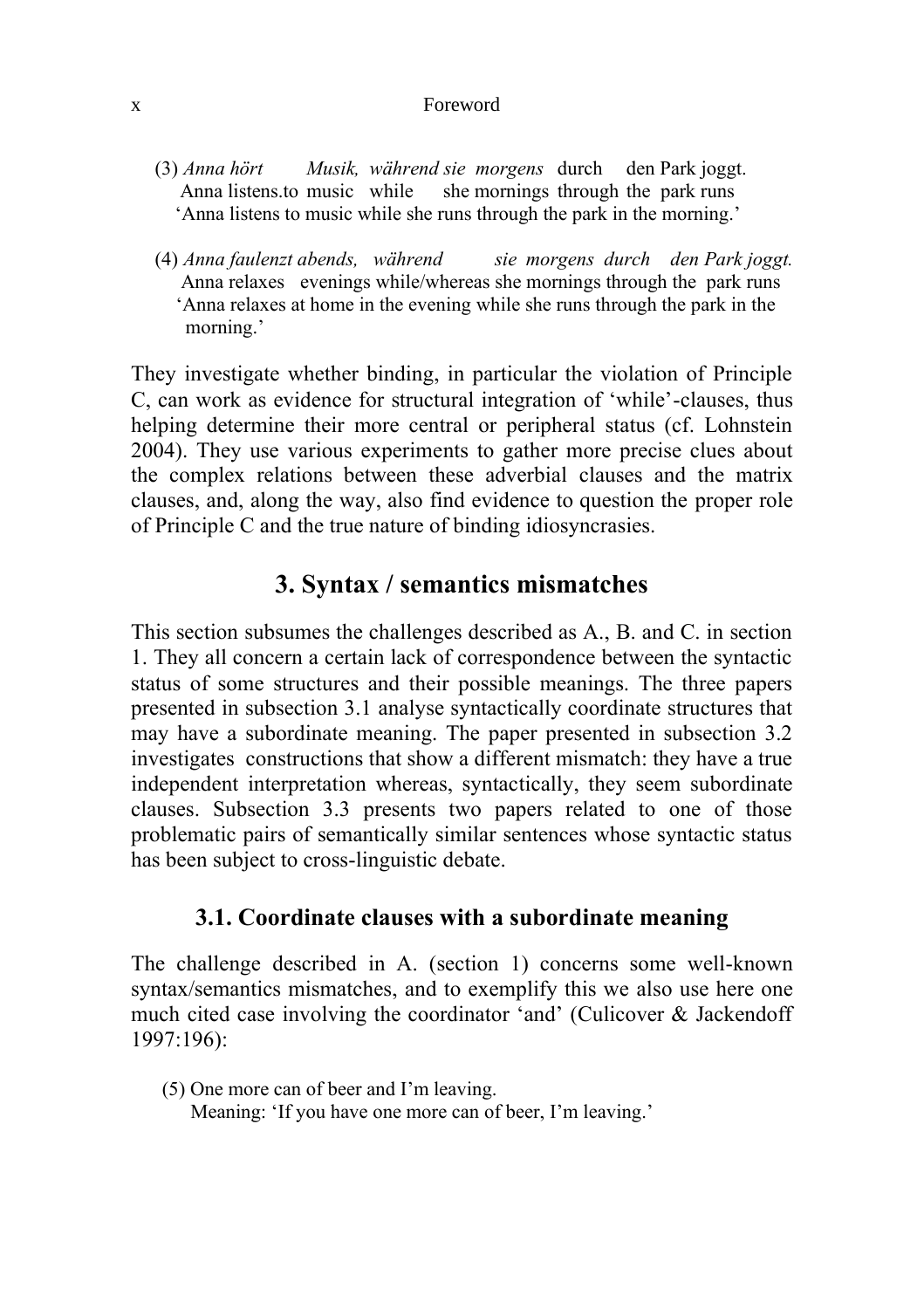Another good example of this, but involving a coordinator of the type 'or', is the Portuguese sentence in (6), which also has the interpretation of a conditional structure:

(6) *Sentas-te já ou ponho-te de castigo.*<sup>1</sup> sit:PR.2SG-2SG now or put:PR.1SG-2SG of ground Literal: 'You sit now or I ground you.' Meaning: 'If you don't sit right now, I will ground you.'

Thus, at the semantic level we have a subordinate relation, syntactically expressed as a type of coordination.

Another case of European Portuguese constructions that semantically are subordinate but, according to **Brito & Matos** (p. 45), behave syntactically as an instance of coordination is illustrated in (7).

(7) *Os miúdos portaram-se mal. De tal modo que os pais* the kids behaved badly. In such.a way that the parents *foram chamados à escola.* were called to the school. 'The kids behaved badly. In such a way that their parents have been instated to go to the school.'

In constructions where consecutive clauses, be they finite or non-finite, have an antecedent, we get a clear relation of subordination at all levels. For the so-called free consecutives (cf. Giusti 1991), like the one in (7), the authors argue that the syntactic relation established is in fact of coordination, which in some cases is of juxtaposition – these structures involve an intricate connection between the first clause and a quantifying expression in the consecutive clause. There is, therefore, a case of disparity between syntax and semantics, since, despite their coordinate

(i) *Ou te sentas ou ponho-te de castigo.* or 2SG sit:PR.2SG or put:PR.1SG-2SG of ground Literal: 'Either you sit, or I ground you.' Meaning: 'If you don't sit, I will ground you.'

 $\overline{a}$ 

We find, however, that this example does not meet our objectives at this specific point: this structure, despite having been traditionally classified as an instance of coordination, does not fit in with the syntactically well-behaved coordinate clauses whose meaning we intend to question. In fact, correlatives are problematic for a coordination analysis even at the syntactic level. Therefore, this example would, at most, be a good choice to illustrate the challenge that we enunciate in C.

<sup>&</sup>lt;sup>1</sup> In Lobo (2003: 60 fn40), there is a variation of this example for Portuguese with a structure of the type 'either'… 'or':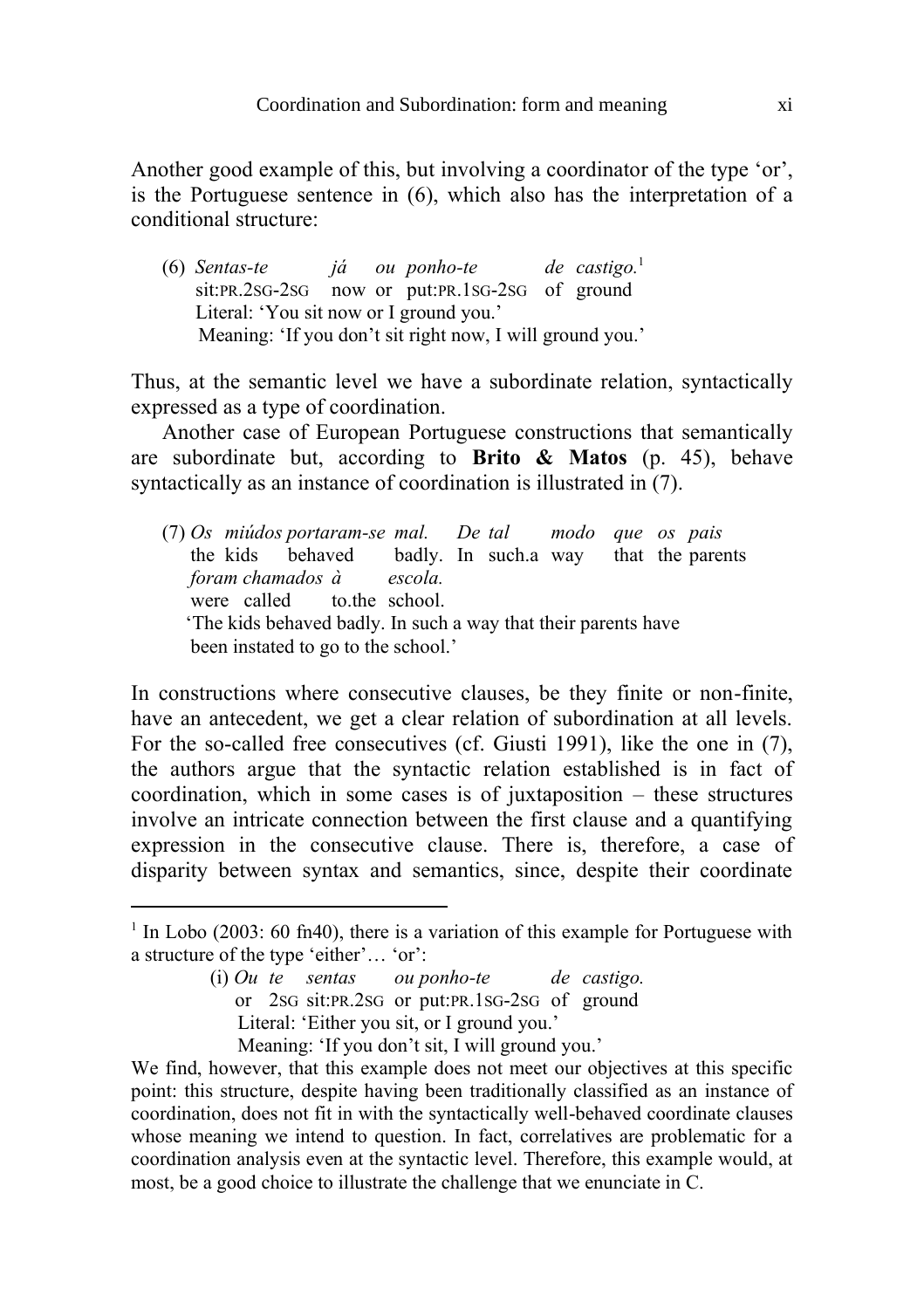behaviour, the free consecutive is interpreted as a modifier of the whole previous sentence.

Several syntactic and semantic (dis)similarities between specific coordinate clauses and some peripheral adverbial clauses have also been subject to cross-linguistic debate. This is the object of study in **Canceiro** (p. 69). In order to account for the point of embedding of these constructions in European Portuguese, she uses a Reference Judgment Comprehension Task (McDaniel and Cairns, 1990 a,b) to investigate the referential relations established by omitted subjects. The author tests different types of coordinate constructions, such as copulative coordination (example in (8)), and contrasts them with, for instance, non-peripheral adverbial clauses like the one in (9).

- (8) [-] *deu aulas e ele estudou Biologia.* [-] taught.3SG classes and he studied.3SG Biology '[…] taught classes and he studied Biology.'
- (9) *Ela podia comer um bolo porque ela foi à padaria.* she could eat one cake because she went to.the bakery 'She could eat a cake because she went to the bakery.'

Although the general results seem to indicate that binding, which involves c-commanding relations and, thus, unambiguous syntactic hierarchies, can be a useful test to understand how fully integrated a clause is, in some cases the informants' interpretation suggests another path.

Similarly, Mandinka exhibits various cases of ambiguity between subordination and coordination, and several examples are discussed by **Creissels** (p. 119), who presents a wide range of data from this still scarcely studied West African language. Some independent assertive utterances in juxtaposition, for example, can sometimes be interpreted as having a purpose reading. This is the case of the sentence in (10), which can have two different interpretations: the first one corresponding to a purpose clause and the second one to juxtaposition.

(10) *I wúlí-tá ka táa.* 3PL rise-CPL INF leave 1. 'They rose in order to leave.' 2. 'They rose and left.'

Even more intriguing is the case of some adverbial-like constructions that have a coordinate-like interpretation (in fact, they do not act as modifiers). This coexists with apparently identical purpose adverbial constructions,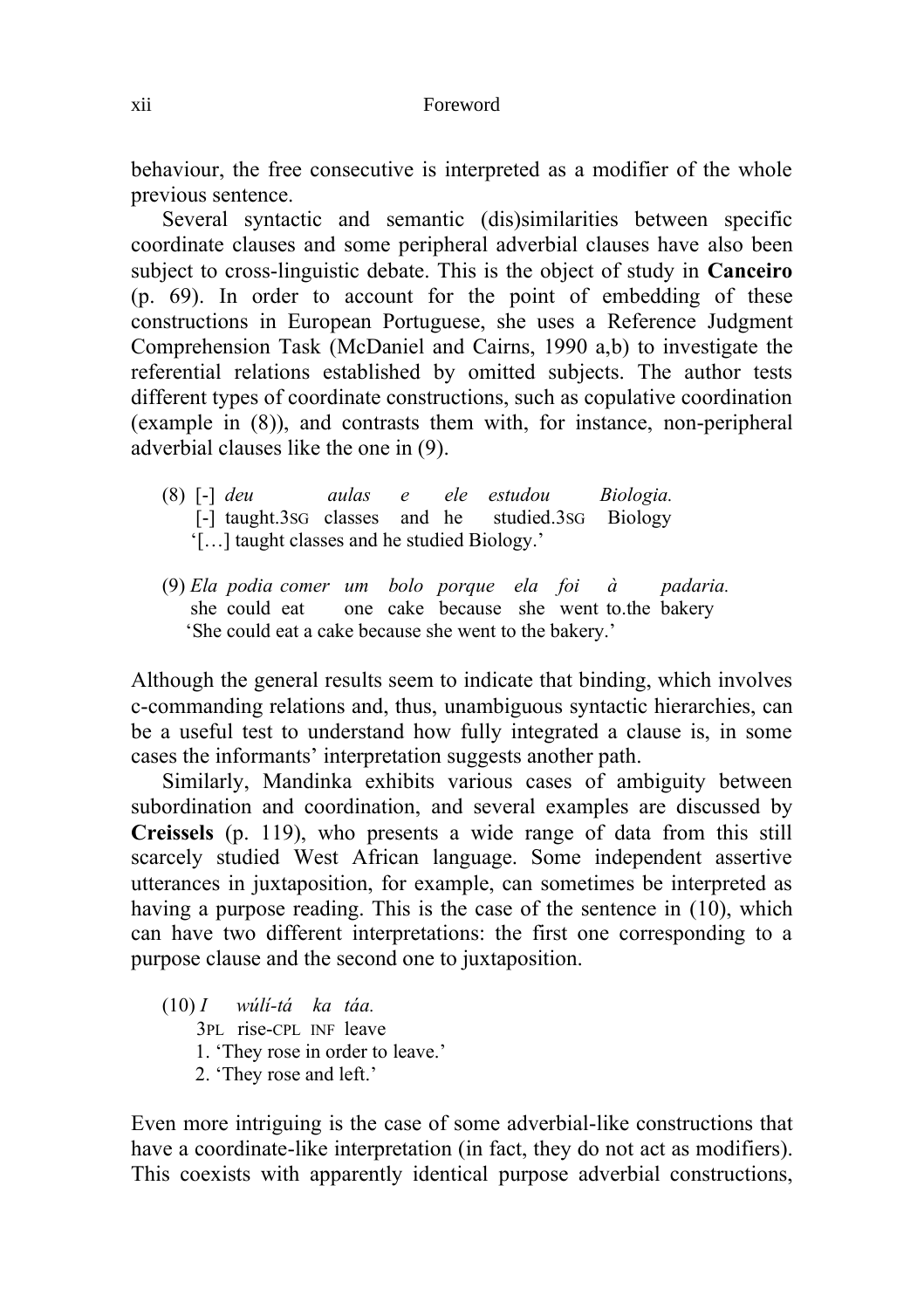which involve an infinitive or subjunctive clause and are properly classified as instances of subordination.

#### **3.2. Not as subordinate as they seem**

The challenge mentioned in B. (section 1) concerns, among others, the phenomenon known as insubordination (Evans 2007). This occurs with sequences like the one in  $(11)$ :

(11) If you could just sit here for a while, please. (Evans 2007)

This sentence exhibits the morpho-syntactic features of an adverbial clause (more specifically, a conditional). In this particular use, however, its subordinate status can be questioned, either under the syntactic or the semantic point of view. As Evans (2007) points out, it actually functions as a request.

Studying these structures in English under a diachronic perspective, **Schröder** (p. 245) defends that we should not try to define dependency on syntactic grounds, but rather by using semantic and pragmatic criteria. She examines four corpora of Early Modern English and provides the answer to two questions, one on the statistic evolution of the use of these constructions, the other on the relations between insubordination and different types of structures.

### **3.3. Different and yet so similar**

The challenge stated in C. (section 1) explicitly concerns pairs of clause types like (i) adversative/concessive clauses, and (ii) explicative/causal clauses. The first elements in these pairs have traditionally been analysed as instances of coordination, the second elements have been classified as a case of subordinate relations. The syntactic tests in Quirk *et al.* (1985), however, do not present clear results. Take, for instance, English causal clauses headed by 'for'. In spite of being recognised as a case of subordination, they cannot be preposed (cf. Quirk *et al*: 922), a restriction that is associated with coordination.

Different contradictions are also attested in other languages. Consider the following examples in French (Lobo 2003:44-45, following Piot 1988):

- (12) a. Jean n'est pas venu, *car* il est malade.
	- b. \**Car* il est malade, Jean n'est pas venu.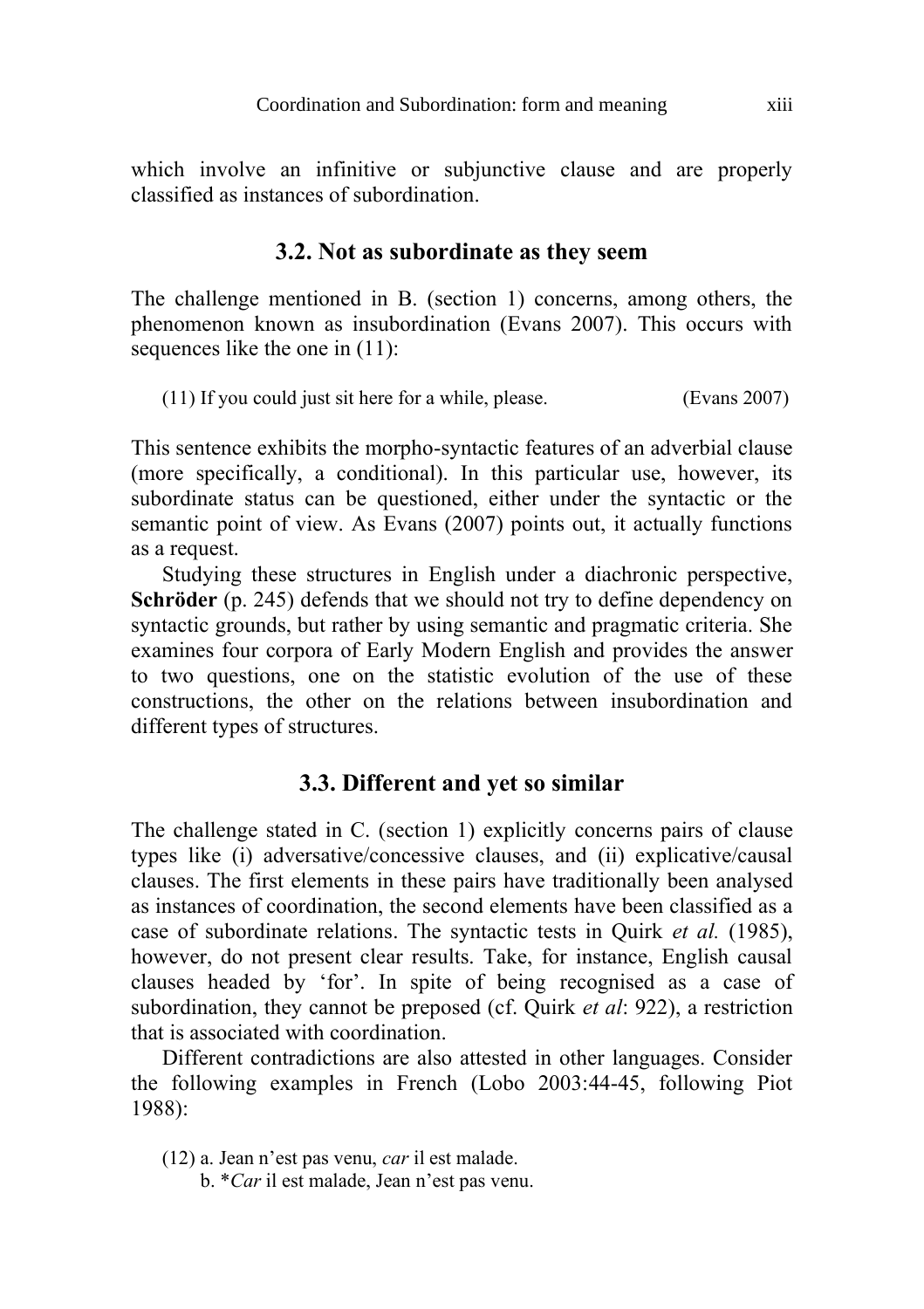(13) a. Jean n'est pas venu *parce qu*'il est malade. b. *Parce qu*'il est malade, Jean n'est pas venu.

Regarding restrictions on movement, *car* looks like a coordinator, whereas *parce que* behaves like a subordinator (clauses headed by *car* cannot be preposed, a restriction that is not imposed on clauses headed by *parce que*). On the other hand, *car* presents some properties that are typical of subordinators, clearly distinguishing it from French coordinators of the type 'and' or 'or'.

Moreover, many of the sentences used to illustrate the elements in each of the pairs mentioned above – adversative/concessive clauses and explicative/causal clauses – are truly semantically related (cf.  $(12a)$ ) and (13a)). For many speakers across languages, numerous instances of these are indeed difficult to distinguish.

In European Portuguese, some causal constructions challenge the definition of coordination as a form of clause linkage that does not create any structural dependencies. In these cases, as **Aguiar & Barbosa** (p. 1) point out, the coordinate conjunction *e* 'and' "establishes an asymmetric semantic relation between the terms conjoined" (cf. Blühdorn 2008), as can be seen in (14).

(14) *O João não viu o chão molhado e escorregou.* the John not saw the floor wet and slipped 'John didn't notice the wet floor and slipped.'

The authors study these constructions under a sociolinguistics approach, following the variationist model (Labov 1966, 1994, 2000). They anchor their analysis on the premise that "syntactic structures that unequivocally indicate the type of relation established are easier to process (Noordman  $\&$ Blijzer 2000), as opposed to syntactic connections whose semantic relation established is inferred", and try to identify the possible connections between some social variables (especially the level of education) and the use of specific linguistic variables, such as the type of syntactic structure and the connective.

Also focused on the various uses of causal structures is the study by **Catasso** (p. 93). In standard German, clauses headed by *weil* 'because', like the one in (15), can be taken as an instance of coordination (cf. Antomo & Steinbach 2010).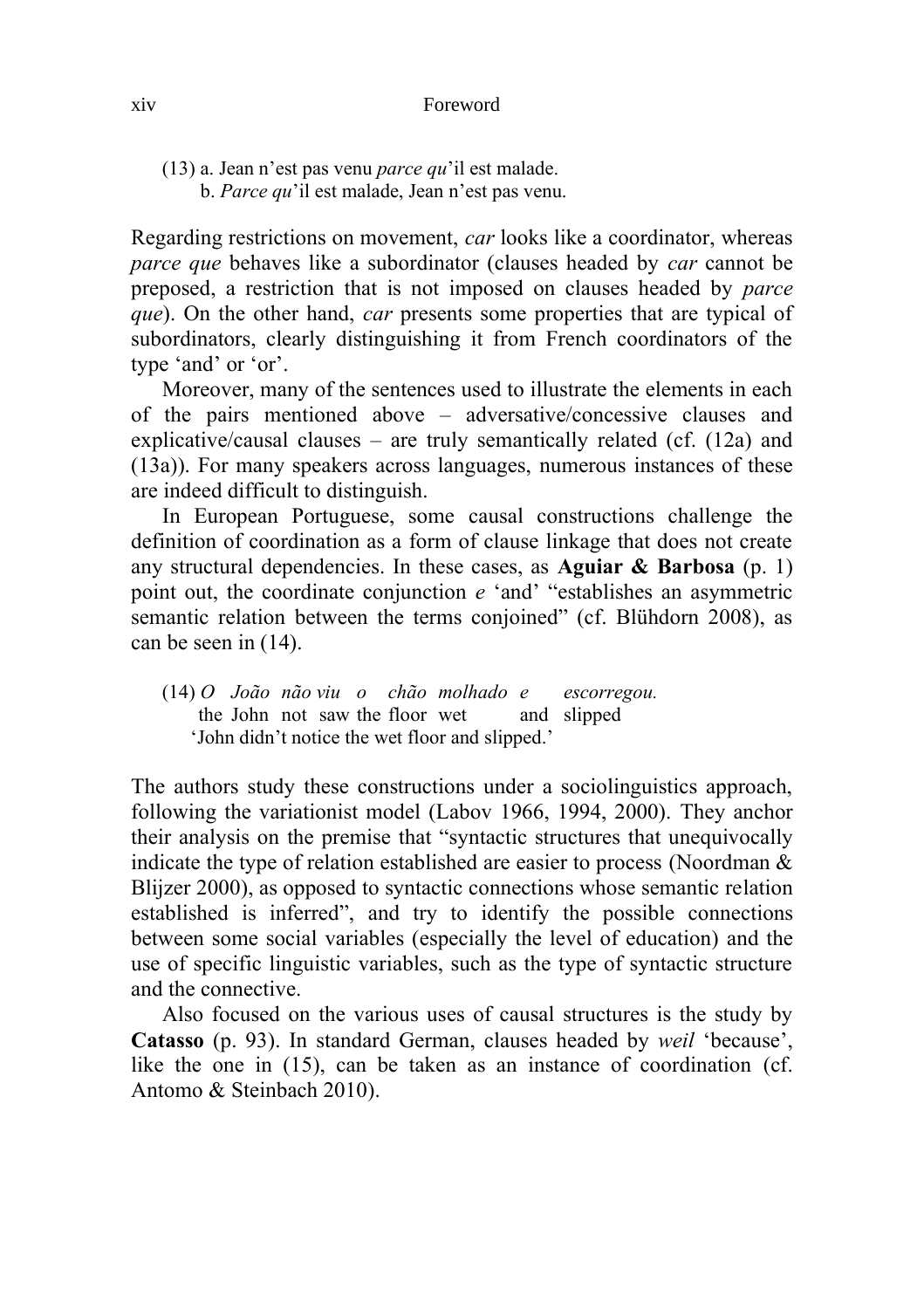(15) *Das macht Berlin hauptsächlich, weil die haben auch eine* that does Berlin mainly because they have too a  $\frac{\text{arode } Z \text{ahl}}{\text{arode } Z \text{ahl}}$  von Italienern  *große Zahl von Italienern.* big number of Italians 'Berlin does that primarily, because they have a large number of Italians, too.'

It has also been suggested (Pasch 1997) that their emergence is due to the lack of *denn*-clauses in spoken language. The fact that these structures exhibit a Verb Second (V2) word order, which in German is typical of independent structures (in contrast with the Verb final configurations of subordinate clauses), favours these paratactic proposals. Catasso, however, discusses all the arguments involved in these and other previous studies, and puts forward a subordinate analysis for these *weil*-clauses, taking a comparative perspective and grounding his views on syntactic evidence. Among the contributions of his paper to the cross-linguistic comprehension of explicative/causal clauses is the idea that the pragmatic implications of these structures may be more relevant than their syntactic classification as coordinate or subordinate.

# **4. Contradictions at the strict syntactic level**

Finally, this section is devoted to the challenge pointed out in D. (section 1), which concerns the syntactic behaviour of several clause types. In other words, even under a strict syntactic analysis, various forms of complex sentences do not fit in well with any of the traditional labels (subsection 4.1). Some others have moved from one shelve to the other (4.2).

#### **4.1. Synchronic complications**

The serious problems to the syntactic diagnostics for some clause types may be exemplified by the comparative constructions in languages like Portuguese. Consider the sentence in (16), of the type analysed in Pereira, Pinto and Pratas (2014):

(16) *O Pedro comprou mais livros do que o João me deu.*  the Pedro bought more books *do que* the João 1SG gave 'Pedro bought more books than João gave to me.'

Are comparatives like this a case of subordination? If so, do they involve adverbial clauses or relative clauses? Furthermore, how can we accommodate the fact that, whereas they do indeed exhibit some word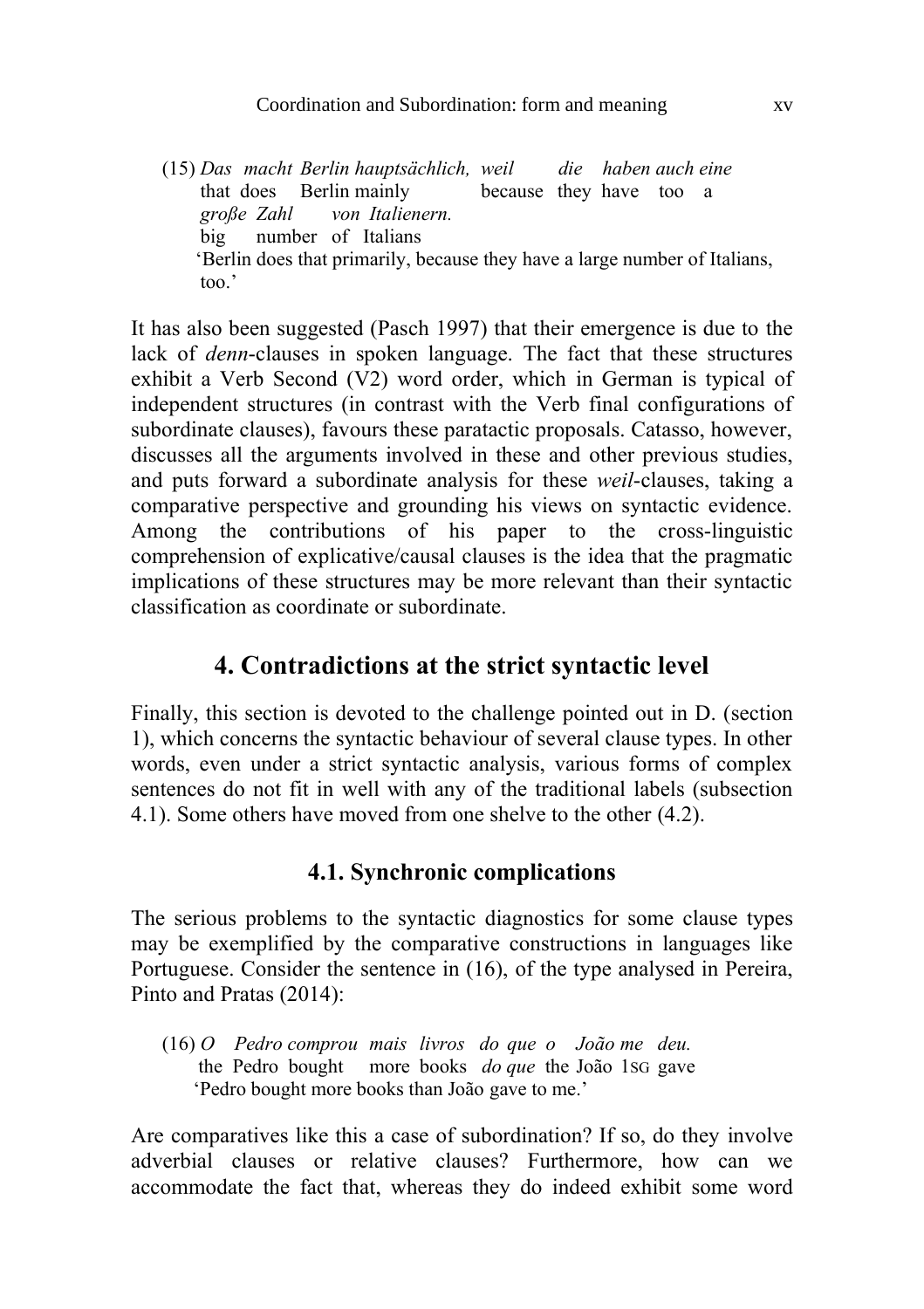xvi Foreword

order restrictions typical of subordination (namely, obligatory proclisis), they also show some features of coordination, such as their behaviour regarding ellipsis or the properties of their connectives?

According to **Paul** (p. 185), several constructions in Mandarin Chinese, such as adverbial clauses like (17), also raise serious problems to the traditional syntactic classifications.

(17) *Rúguǒ tā bù lái, wǒ jiù zìjǐ qù.*  if 3SG NEG come 1SG then self go 'If he doesn't come, I'll go on my own.'

Illustrating her investigation with many relevant examples of the language under study, she acknowledges the fact that some properties in focus here apply to other languages as well. The author discusses the categories conjunction and adverbial subordinator, and also the exact point at which an adverbial clause is merged in the structure (in Mandarin Chinese, some are merged at a topic projection, which is higher than the main clause).

Some other constructions that, in different languages, have raised several syntactic problems are correlative comparatives (CCs). **Bîlbîie** (p. 23) illustrates this with, among others, the examples in (18) for English and in (19) for Romanian.

- (18) The more I read, the more I understand.
- (19) *Cu cât citesc (mai mult), cu atât înțeleg (mai bine).* with how-much I-read (more), with that-much I-understand (better) 'The more I read, the more I understand.'

In her analysis, the author assumes that: semantically, CCs always involve a relation of conditionality and/or proportionality; syntactically, they can assume different patterns and, therefore, "a universal macrosyntactic structure that holds cross-linguistically cannot be proposed" (*contra* Den Dikken, 2005). She discusses data from English and also from several Romance languages, including Romanian, and relies on the HSPG framework to elaborate on her proposal.

#### **4.2. Diachronic transitions**

The effects of diachronic change on the syntax of some constructions can also be very interesting, since it is not clear why and how a type of structure can make the transition between coordination and subordination, in either direction. One example of this is the contemporary Portuguese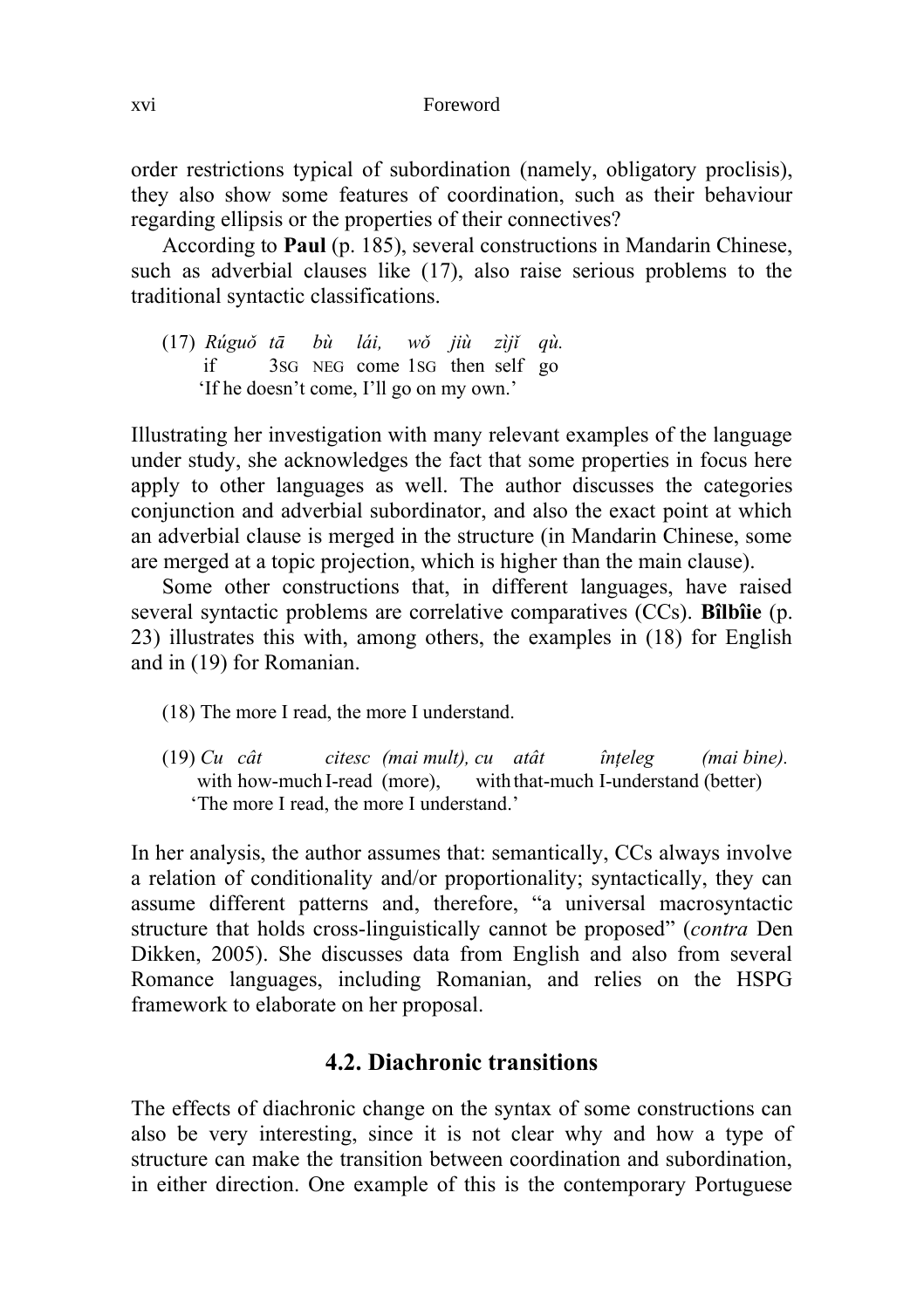*senão* (cf. Colaço 2005), which, despite being considered a marker of coordination, exhibits an intriguing behaviour. Martins, Pereira and Pinto (forthcoming) show that contemporary *senão* originates from the reanalysis of *se* 'if' *+ não* 'no' in Old Portuguese negative conditionals. This evolution may account for the different behaviour of the structures headed by *senão* when compared to other instances of exceptive coordination.

Pseudo-coordination is another phenomenon that results from a diachronic change in the structure of complex sentences. **Ross** (p. 209) investigates contemporary verbal pseudo-coordinate constructions, which, cross-linguistically, use a connective of the type 'and' but do not obey the criteria that define typical coordination. For instance, they tolerate unbalanced extraction, as in (20).

(20) Here's the whiskey which I went (to the store) and bought.

The author illustrates this phenomenon with a wide range of data from different languages of the world: from Europe, Africa, the Middle East, Asia, Oceania and the Americas. According to him, from a sample of 325 languages (see WALS: Haspelmath *et al*. 2005), 46 are considered to display pseudo-coordination.

**Ledgeway** (p. 157) assumes the existence of "genuine coordination" and applies all its relevant syntactic tests to show that, synchronically, the structures from the Apulian dialects, Italy, illustrated in (21) are a case of pseudo-coordination, "namely subordination".

(21) *Va a chiama.* he.goes and he.calls 'He goes to call.'

In his detailed study of aspectual constructions with 'go'/'stand', the author discusses a particular diachronic case of grammaticalization that is also visible today, since some dialects illustrate a transitional phase. The evolution in question is from biclausal coordination, where the two conjuncts were linked by a coordinator, to monoclausal subordination, the second conjunct being now a complement clause. This change is deeply related to the behaviour of those aspectual predicates, which have undergone inflectional attrition to become aspectual markers.

The results of this investigation will certainly provide insightful information on, among other topics, the properties of the clause functional structure. Importantly, they have already demonstrated that, as Ledgeway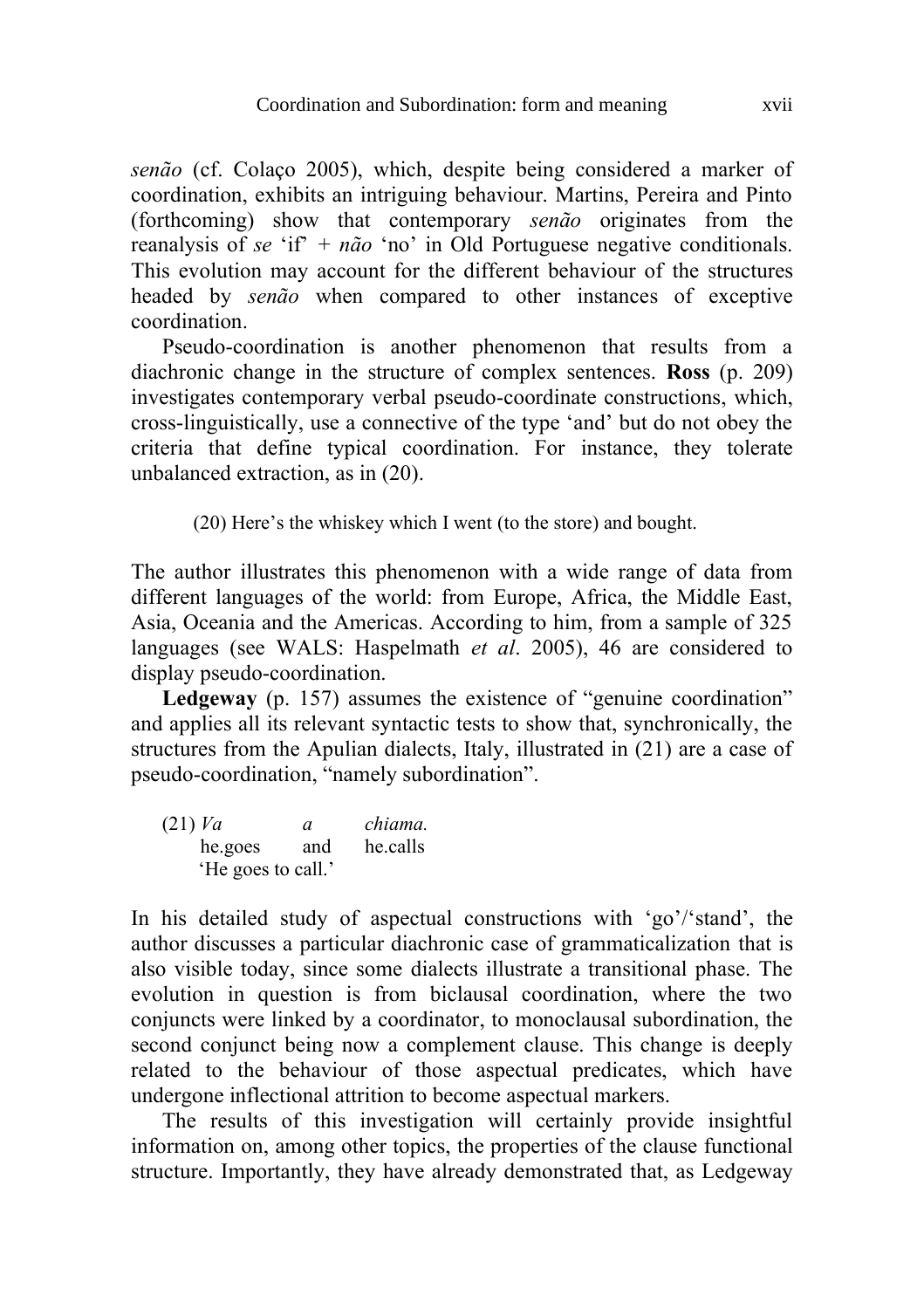puts it, "the formal boundaries between coordination and subordination are considerably more fluid than is often assumed."

# **Acknowledgements**

We are particularly grateful to the authors that have accompanied us in this adventure. This volume is the result of a long, truly collaborative work, with all the expected rewards and great moments of discovery.

We are also thankful to our colleagues in the organizing committee of CSI Lisbon 2014, Adriana Cardoso, Rita Marquilhas and Ana Maria Martins, and to all the researchers that participated in the conference.

Finally, we thank the funders of the following projects: P.S. - *Post Scriptum* (ERC Advanced Grant - GA 295562) and WOChWEL - *Word Order and Word Order Change in Western European Languages* (PTDC/CLE-LIN/121707/2010).

# **References**

- ANTOMO, Mailin and Markus STEINBACH. 2010. Desintegration und Interpretation. *Weil*-V2-Sätze an der Schnittstelle zwischen Syntax, Semantik und Pragmatik. *Zeitschrift für Sprachwissenschaft* 29: 1-37.
- BLÜHDORN, Hardarik. 2008. Subordination and coordination in syntax, semantics and discourse. Evidence from the study of connectives. In Cathrine FABRICIUS-HANSEN and Wiebke RAMM (eds.) *'Subordination' versus 'Coordination' in Sentence and Text. A crosslinguistic perspective*. Amsterdam, Philadelphia: John Benjamins, 59- 85.
- COLAÇO, Madalena. 2005. *Configurações de Coordenação Aditiva: Tipologia, Concordância e Extracção*. PhD Dissertation. University of Lisbon.
- CULICOVER, Peter W. and Ray JACKENDOFF. 1997. Semantic subordination despite syntactic coordination. *Linguistic Inquiry* 28(2): 195-217.
- DEN DIKKEN, Marcel. 2005. Comparative correlatives comparatively. *Linguistic Inquiry* 36: 497-532.
- EVANS, Nicolas. 2007. Insubordination and its uses. In Irina NIKOLAEVA (ed.) *Finiteness*: *Theoretical and Empirical Foundations*. New York: Oxford University Press, 366-431.
- FREY, Werner. 2011. Peripheral adverbial clauses, their licensing and the prefield in German. In E. BREINDL, G. FERRARESI and A.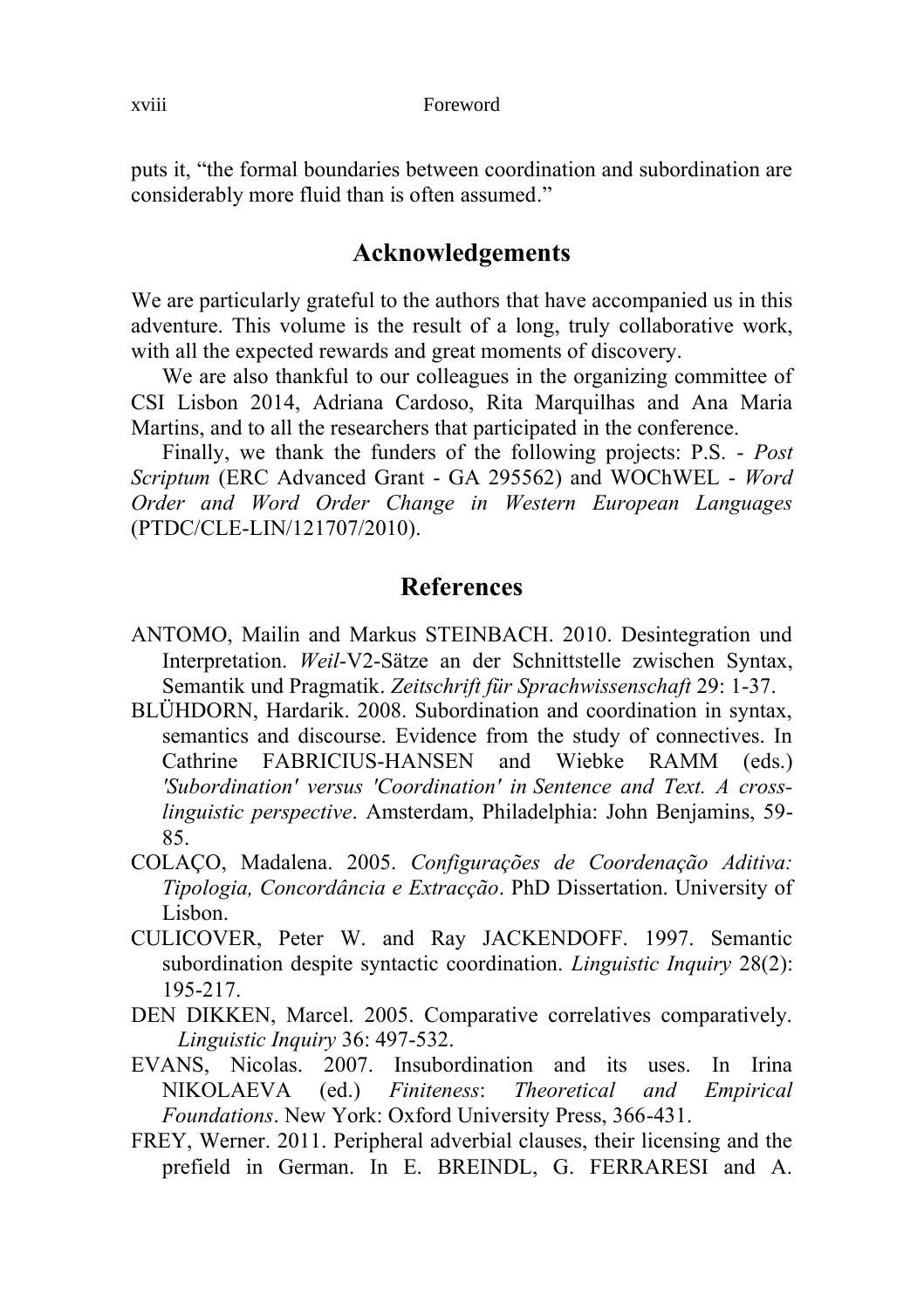VOLODINA (eds.) *Satzverknüpfung – Zur Interaktion von Form, Bedeutung und Diskursfunktion*. Berlin: de Gruyter, 41-77.

- GIUSTI, Giuliana. 1991. Le frase consecutive. In L. RENZI and G. SALVI (orgs.) *Grande Grammatica Italiana di Consultazione*, volume II. Bologna: Il Mulino, 820-827.
- HAEGEMAN, Liliane. 2003. Conditional Clauses: External and Internal Syntax. *Mind & Language* 18(4): 317-339.
- HAEGEMAN, Lilliane. 2004. The syntax of adverbial clauses and its consequences for topicalisation. In M. COENE, G. DE CUYPER and Y. D'HULST (eds.) *Antwerp Papers in Linguistics* - Current Studies in Comparative Romance Linguistics 107 Antwerp: University of Antwerp, 61-90.
- HASPELMATH, Martin, Matthew S. DRYER, David GIL and Bernard COMRIE (eds.) 2005. *World atlas of language structures*. Oxford: Oxford University Press. http://wals.info/.
- HASPELMATH, Martin. 2007. Coordination. In Tim SHOPEN (ed.) *Language Typology and Syntactic Description. Volume II: Complex Constructions*. Cambridge: Cambridge University Press, 1-51.
- LABOV, William. 1966. *The social stratification of English in New York City*. Washington: Center for Applied Linguistics.
- LABOV, William. 1994. *Principles of linguistic change: internal factors*. Oxford: Blackwell.
- LABOV, William. 2000. *Principles of linguistic change: external factors*. Oxford: Blackwell.
- LEDGEWAY, Adam. 2007. Diachrony and Finiteness: Subordination in the Dialects of Southern Italy. In Irina NIKOLAEVA (ed.) *Finiteness: Theoretical and Empirical Foundations*. Oxford: Oxford University Press, 335-65.
- LOBO, Maria. 2003. *Aspectos da Sintaxe das Orações Subordinadas Adverbiais do Português*. PhD Dissertation. Universidade Nova de Lisboa.
- LOHNSTEIN, Horst. 2004. Variable und invariante Strukturmerkmale von Satzkonnektoren. In H. BLÜHDORN, E. BREINDL and U. WASSNER (eds.) *Brücken schlagen – Grundlagen der Konnektorensemantik.* Berlin, New York: de Gruyter, 137-160.
- MARTINS, Ana Maria, Sandra PEREIRA and Clara PINTO. forthcoming. The diachronic path of *senão*: from conditional subordination to exceptive coordination. In B. EGEDI and V. HEGEDŰS (eds.) *Selected Papers from DIGS 2014*. Oxford University Press.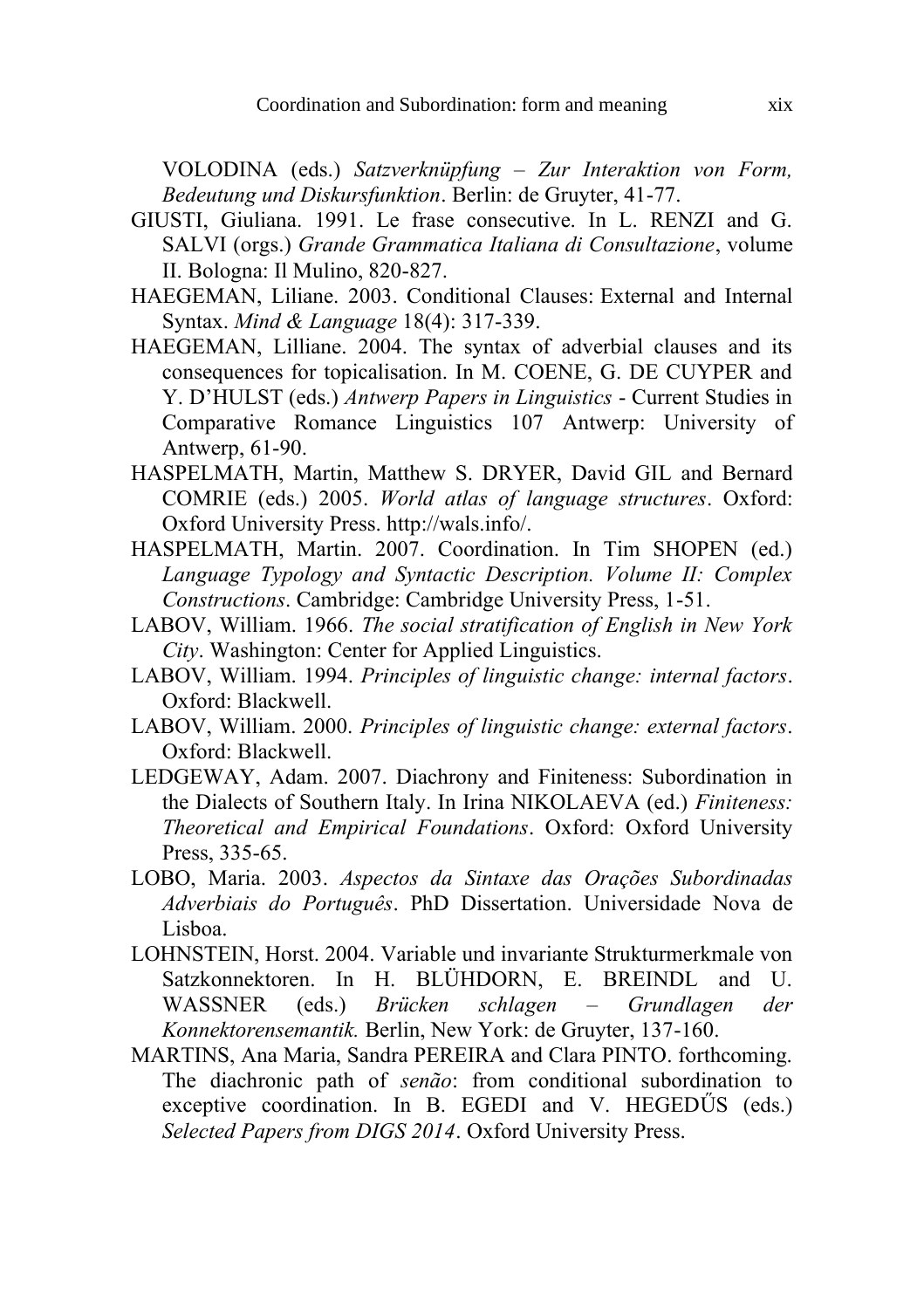- MCDANIEL, Dana and Helen Smith CAIRNS. 1990a. The child as informant: Eliciting linguistic judgments from young children. *Journal of Psycholinguistic Research* 19(5): 331 - 344.
- MCDANIEL, Dana and Helen Smith CAIRNS. 1990b. The processing and acquisition of control structures by young children. In L. FRAZIER and J. de VILLIERS (eds.) *Language Processing and Language Acquisition*. Dordrecht: Kluwer.
- NOORDMAN, Leo G. M. and Femke BLIJZER. 2000. On the processing of causal relations. In E. COUPER-KUHLEN and B. KORTMANN (eds.) *Cause, Condition, Concession and Contrast. Cognitive and Discourse Perspectives.* Berlin/ New York: Mouton de Gruyter, 35-56.
- PASCH, Renate. 1997. *Weil* mit Hauptsatz Kuckucksei im *denn*-Nest. *Deutsche Sprache* 25(3): 252-271.
- PEREIRA, Sandra, Clara PINTO and Fernanda PRATAS. 2014. Construções comparativas em português: porque algumas são mais iguais que outras. *Textos Selecionados do XXIX Encontro da Associação Portuguesa de Linguística*. Lisboa: APL, 437-444.
- POLLARD, Carl and Ivan SAG. 1994. *Head-driven Phrase structure Grammar*. Chicago: University of Chicago Press.
- QUIRK, Randolph, Sidney GREENBAUM, Geoffrey LEECH and Jan SVARTNIK. 1985. *A comprehensive grammar of the English*  language. 3<sup>rd</sup> edition. London and New York: Longman.
- vanVERSTRAETE, Jean-Christoph. 2007. The many faces of subordination, in Germanic and beyond. In Matti MIESTAMO and Bernhard WÄLCHLI (eds.) *New Challenges in Typology. Broadening the Horizons and Redefining the Foundations.* Berlin/New York: Mouton de Gruyter, 363-383.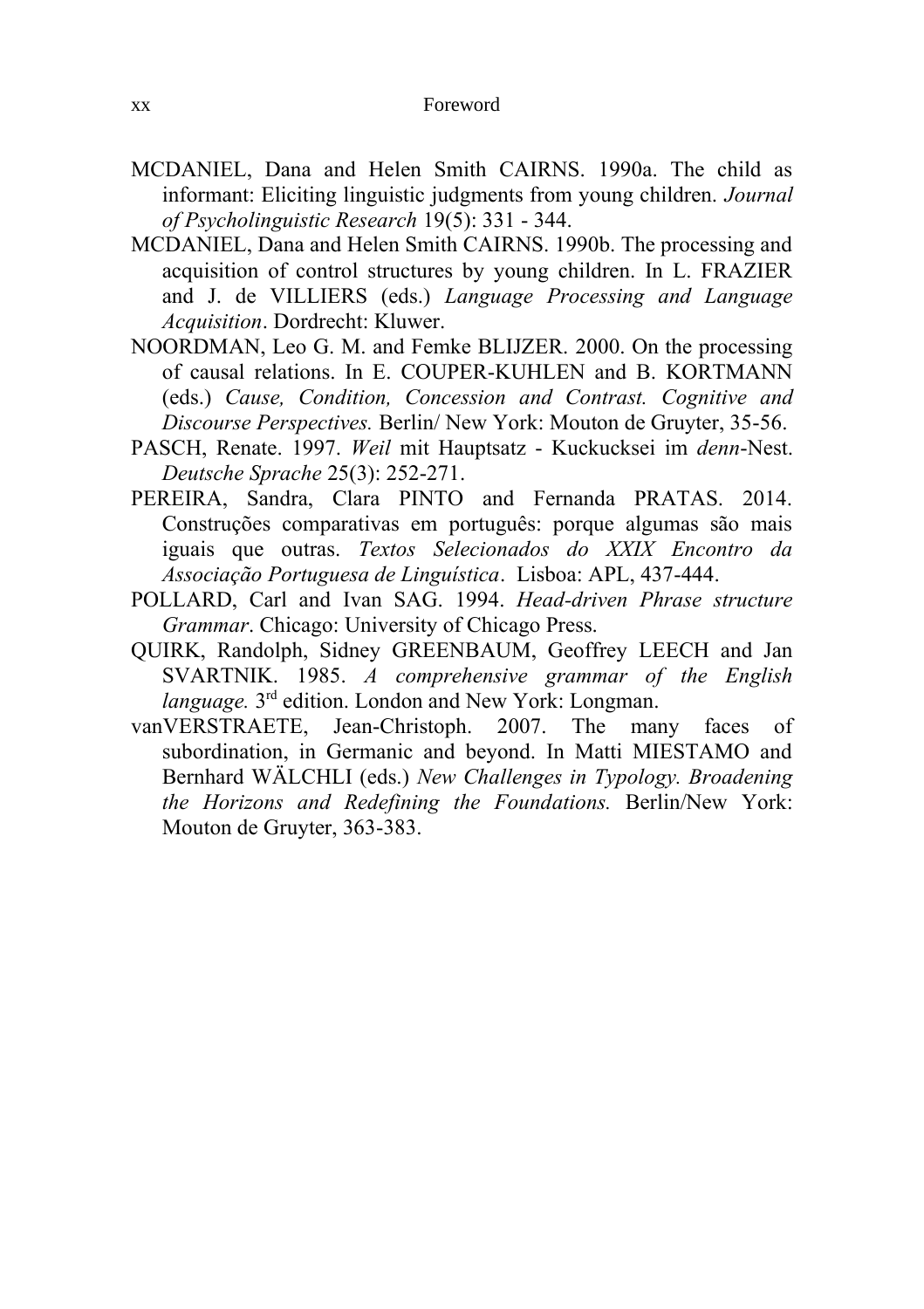# ESTABLISHING CAUSAL RELATIONS IN EUROPEAN PORTUGUESE: COORDINATION AND SUBORDINATION IN A STRATIFIED CORPUS

# JOANA AGUIAR AND PILAR BARBOSA

#### **1. Introduction**

The rigid boundaries of coordinate and subordinate clauses in Portuguese have been a topic of discussion in the last decades (Lobo 2003; Lopes 2004; Peres and Mascarenhas 2006; Mendes 2013). Notwithstanding this, few studies have examined the frequency of occurrence of different mechanisms of clausal connection in written or oral corpora in interaction with the influence of social variables, such as age or level of education.

In this article, we focus on the syntactic structures used to convey causal relations between clauses in a stratified written corpus, collected following variationist principles (Weinreich, Labov and Herzog 1968). The different structures used – juxtaposition, supplementation, coordination and subordination – are analysed according to the type of causal relation expressed and the age, gender and level of education of the informant. Our goal is to contribute to the discussion of the mechanisms of clausal connection, presenting new data from a stratified written corpus.

# **2. Coordination and subordination**

Coordination can be classified as a mechanism that establishes the connection of two constituents without creating structural dependency. Coordination of clauses is only possible if the members connected have the same syntactic status, i.e., if they have categorical symmetry (Carston and Blakemore 2005).

Consider the following example of clausal coordination: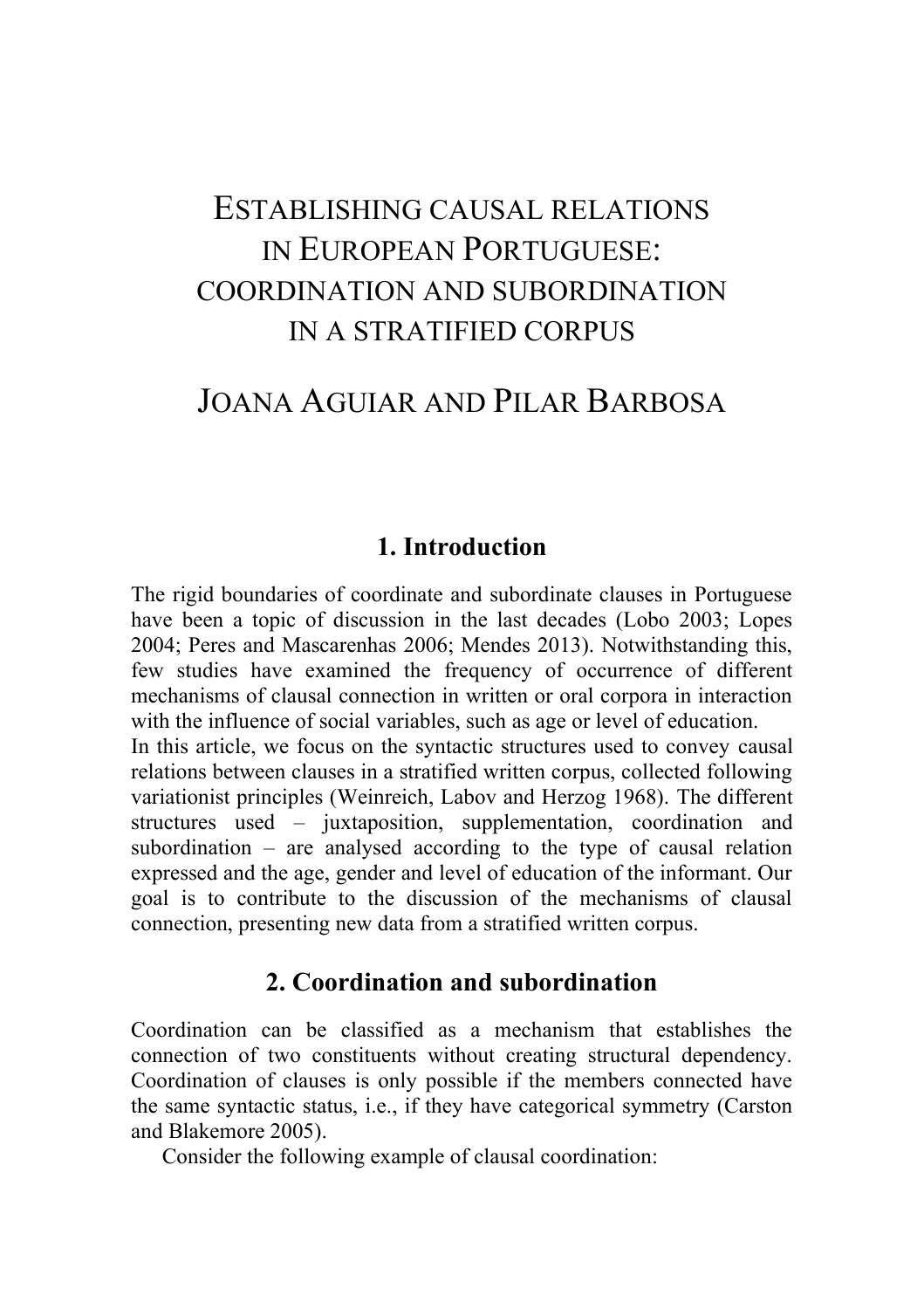#### 2 Establishing causal relations in European Portuguese

(1) *O João seleciona os informantes e a Maria grava as entrevistas.* the John selects the informants and the Mary records the interviews 'John selects the informants and Mary records the interviews.'

In (1) the coordinating conjunction *e* 'and' establishes a non-hierarchical syntactic connection with two independent clauses. None of the clauses integrates the other or syntactically depends on it. Also, the terms connected may be reversed without changing the meaning (2).

(2) *A Maria grava as entrevistas e o João seleciona os informantes.* the Mary records the interviews and the John selects the informants 'Mary records the interviews and John selects the informants.'

Coordinate clauses (3) may establish causal relations:

(3) *O João não viu o chão molhado e escorregou.* the John not saw the floor wet and slipped 'John didn't notice the wet floor and slipped'

In (3) the interchangeability of the terms connected is not possible. This is so because, in this case, the semantic relation established between the terms conjoined is asymmetric (Blühdorn 2008). For this reason, this type of structure is also known as *asymmetric coordination* (Ross 1967), and as *subordinate at the conceptual level* (Culicover and Jackendoff 1997).

Subordination can be described as a mechanism that establishes an asymmetric dependency relation between constituents (Carston and Blakemore 2005) so that the subordinate clause plays a particular function within the clause that contains it (the matrix). Thus, in (4) below, the subordinate clause is an argument of the matrix predicate; in (5), the subordinate clause is a modifier.

- (4) *O João espera* [*que a seleção dos informantes não seja demorada*]*.* the John waits that the selection of.the informants not be long 'John hopes that the selection of the informants will not take long.'
- (5) *A Maria foi entrevistada* [*porque é bilingue*]*.* the Mary was interviewed because is bilingual 'Mary was interviewed because she is bilingual.'

Taking into consideration the examples above, we can distinguish two major subclasses of subordinate clauses: those that function as arguments of the matrix predicate (labelled *bound* subordinate clauses in Peres and Mascarenhas (2006)) and those that are modifiers of the situation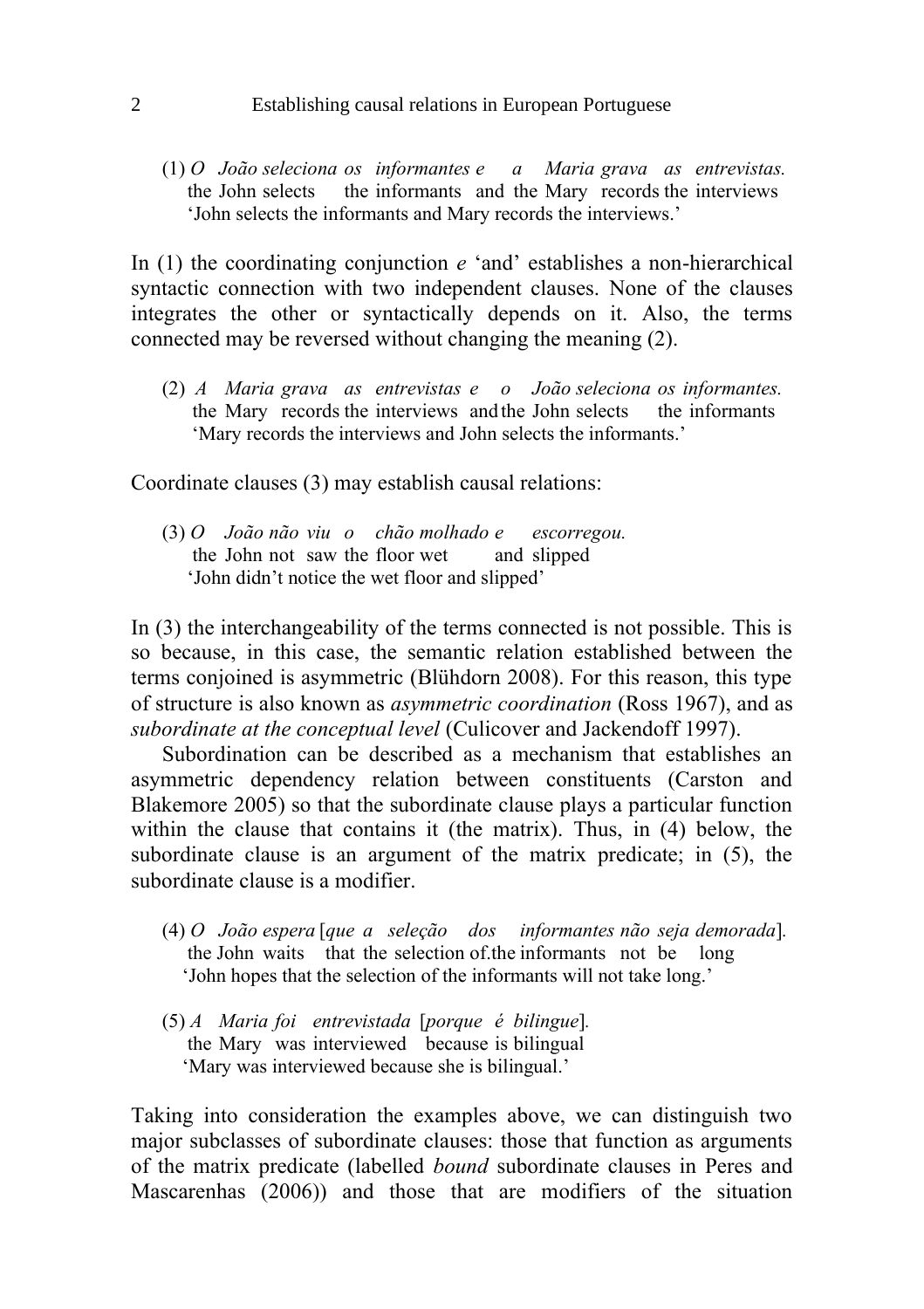described in the matrix clause, also described by Peres and Mascarenhas (2006) as *free*. Since bound subordinate clauses are not used to convey causal relations, they will not be further mentioned in this paper.

# **3. Distinguishing clausal coordination and (adverbial) subordination**

The distinction between coordination and subordination, and their boundaries, are thoroughly debated in European Portuguese (Lobo 2003, 2013; Lopes 2004; Peres and Mascarenhas 2006; Silvano 2010). A number of tests have been used to distinguish the two: flexibility in the position of the clause within the sentence, clitic placement, embedding under coordination, and the behaviour of connectives. Due to space restrictions, we will only focus on the first of these tests.<sup>1</sup>

Overall, subordinate clauses exhibit flexibility in the position they occupy in the sentence:

- (6) a. *Se fizeres os trabalhos de casa, podesir jogar futebol*. if do the works of home, may go play football 'If you do your homework, you may go play football.'
	- b. *Podes ir jogar futebol se fizeres os trabalhos de casa.* may go play football if do the works of home 'You may go play football if you do your homework.'

In contrast, coordinate clauses have a rigid position in the sentence:

- (7) a. *O João joga futebol, mas nunca marca golos.* the John plays football, but never scores goals 'John plays football, but never scores.' b.*\*Mas nunca marca golos, o João joga futebol.*
	- but never scores goals, the John plays football \*'But never scores, John plays football.'

l

### **4. Subclasses of adverbial clauses**

Scope and focus phenomena (Haegeman 2004) provide evidence in support of a further subdivision within adverbial clauses, namely the distinction between central adverbial clauses (8) and peripheral adverbial

<sup>&</sup>lt;sup>1</sup> For a complete description of the differences of these two classes of connections, please consider the above-mentioned references.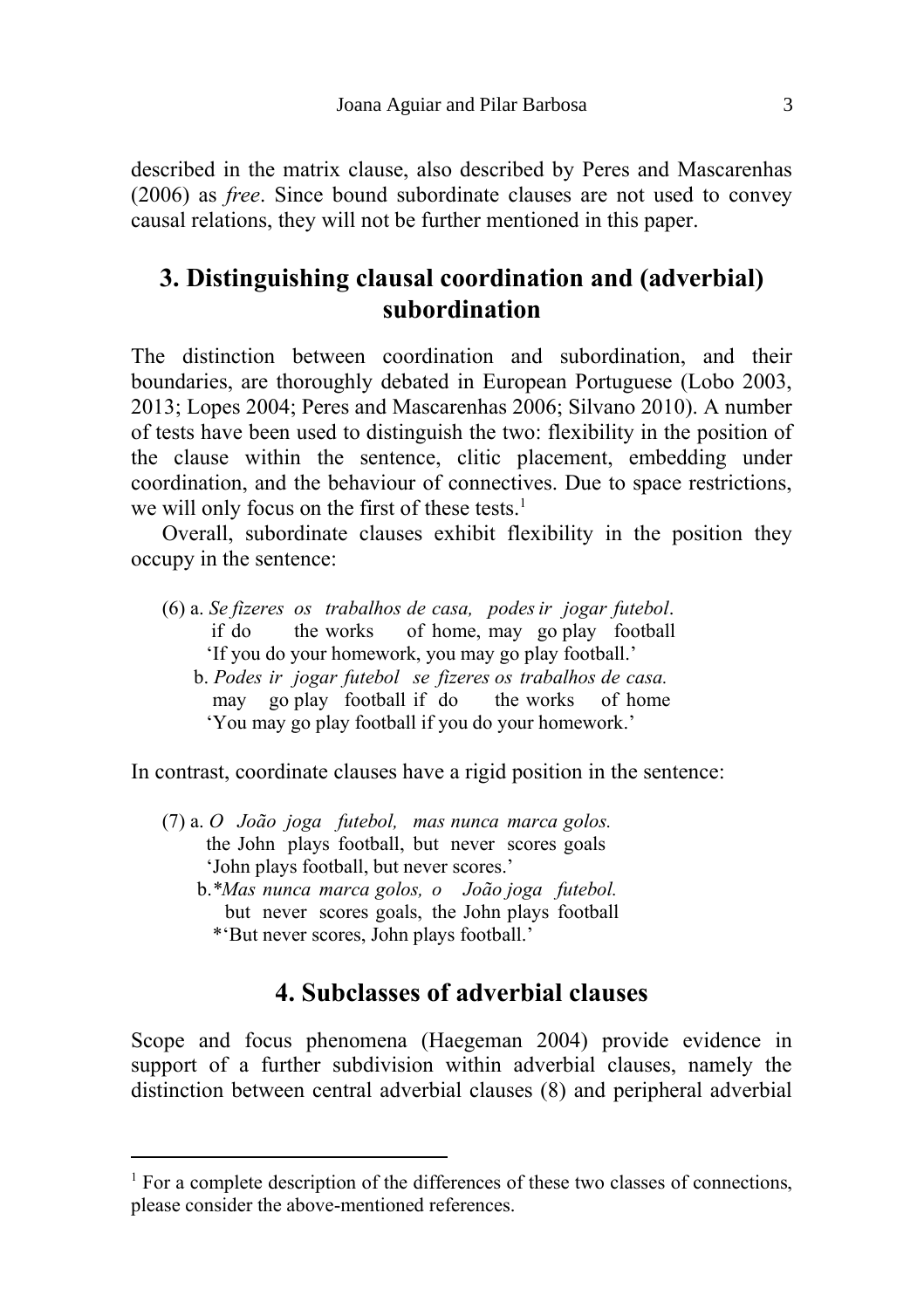clauses (9). This taxonomy reflects the degree of integration of these clauses in sentence structure.

- (8) *O João não come amêndoas porque é alérgico.* the John not eat almonds because is allergic 'John doesn't eat almonds because he is allergic to them.'
- (9) *O João não almoçou, visto que a cozinha está limpa*. the John not had.lunch, seen that the kitchen is clean. 'John didn't have lunch, since the kitchen is clean.'

The two classes of adverbial clauses yield different results when inserted under a cleft structure:

- (10) *É porque é alérgico que o João não come amêndoas.* is because is allergic that the John not eats almonds. 'It is because he is allergic that John does not eat almonds.'
- (11) \**É visto que a cozinha está limpa que o João não almoçou.* is seen that the kitchen is clean that the John not had.lunch \*'It is since the kitchen is clean, that John didn't have lunch.'

Insertion of the adverbial clause *porque é alérgico* in a cleft structure generates a well-formed sentence (cf.10). The adverbial clause *visto que a cozinha está limpa*, by contrast, cannot be clefted (cf. 11). This restriction supports the view that the latter is integrated higher in the structure than the former. More specifically, central adverbial clauses are integrated at the TP level, whereas peripheral adverbial clauses are integrated at the CP level (Haegeman, 2004).

# **5. Explicative clauses: arguments for the classification as supplements**

The assumption that coordination and subordination are homogeneous groups, and that all syntactic structures introduced by a connective fit in these groups, is too simplistic (Peres and Mascarenhas 2006; Mendes 2013). More specifically, in European Portuguese, the taxonomy of the clauses introduced by *pois, que* and explicative *because* is debatable. In fact, these structures were in the past classified either as coordinate (Brito 2003; Lobo 2003) or as subordinate (Matos 2004). Furthermore, Lopes (2004) classifies *pois-*clauses as paratactic and *que-*clauses as hybrid constructions. More recently, the taxonomies proposed by Peres and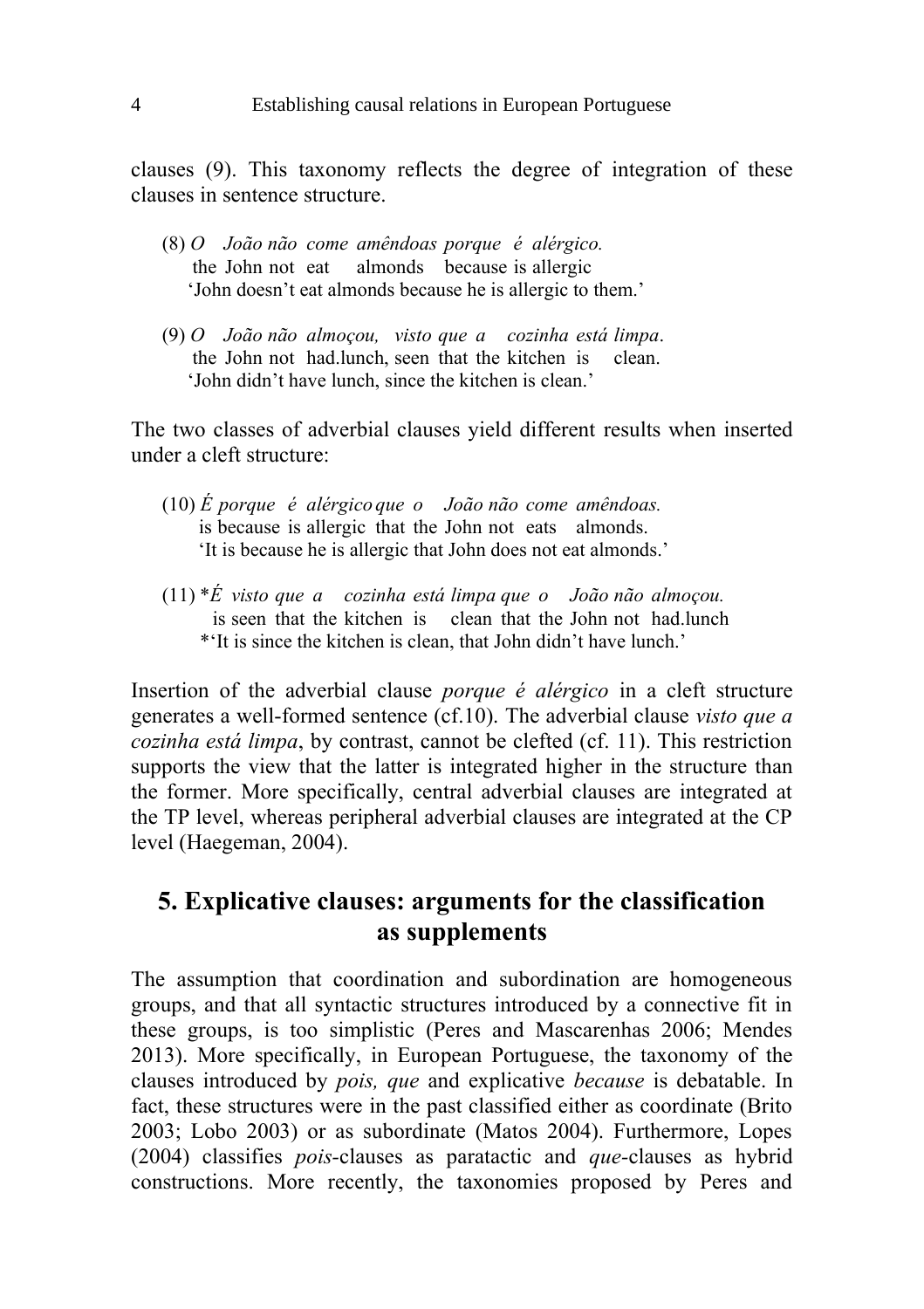Mascarenhas (2006), Mendes (2013) and Lobo (2013) classify the structures headed by *pois, que* and explicative *porque* as supplements. This classification is based on the fact that these structures exhibit a particular syntactic behaviour. On the one hand, just like subordinators (cf. 18), the connectives under discussion do not connect non-clausal constituents (cf. 13).

- (12) \**O João comprou dez livros, se dois dicionários.* the John bought ten books, if two dictionaries \*'John bought ten books, if two dictionaries.'
- (13) \**O João comprou dez livros, pois dois dicionários.* the John bought ten books, for two dictionaries \*'John bought ten books, for two dictionaries.'

On the other hand, like coordinators (14), explicative connectives reject the position in the beginning of the sentence  $(15)$ :

(14) a. *Ele está a trabalhar sobre as apositivas e requisitou todos os* he is to work on the appositives and requested all the *livros sobre o tema.* books on the topic

'He is working on appositives and requested all the books on the topic.'

b.*\*E requisitou todos os livros sobre o tema, ele está a trabalhar*  and requested all the books on the topic, he is to work *sobre as apositivas.*

on the appositives

\*'And requested all the books on the topic, he is working on appositives.'

(15) a. *Ele deve estar a trabalhar sobre as apositivas, pois requisitou todos* he must be to work on the appositives, for requested all *os livros sobre o tema.*

the books on the topic

'He must be working on appositives, for he requested all the books on the topic.'

b.\**Pois requisitou todos os livros sobre o tema, ele deve estar a* for requested all the books on the topic, he must be to *trabalhar sobre as apositivas*.

work on the appositives

\*'For he requested all the books on the topic, he must be working on appositives.'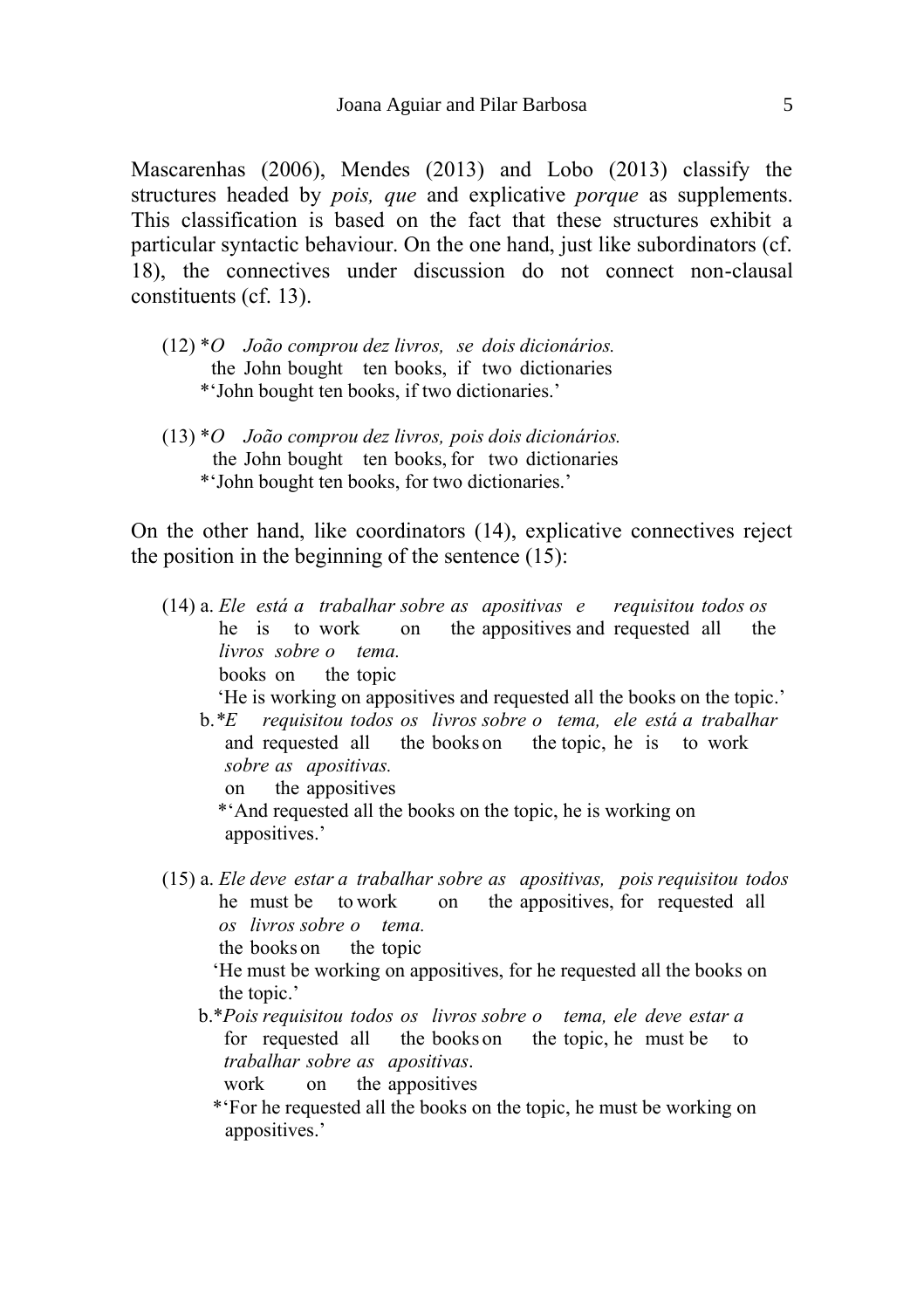Considering this dual behaviour, the classification of explicative clauses either as subclasses of coordination or as subclasses of subordination is problematic. In fact, one characteristic that leads explicative clauses away from either subordination or coordination is the fact that explicative clauses resist being inserted under the scope of negation. Consider the following example:

(16) *Não é verdade que a Maria foi a melhor aluna porque* not is truth that the Mary was the best student because *estudou mais que os outros.* studied more than the others 'It is not true that Mary was the best student because she studied harder than the others.'

In (16), the subordinate clause *porque estudou mais dos que os outros* 'because she studied more than the others' may be interpreted under the scope of negation so that what is being denied is that Mary was the best student because she studied harder than her colleagues. This interpretation is much harder to obtain with an explicative clause introduced by *pois*:

(17) # *Não é verdade que a Maria foi a melhor aluna, pois estudou* not is truth that the Mary was the best student, for studied *mais que os outros.* more than the others 'It is not true that Mary was the best student, for she studied more than the others.'

Coordinate clauses pattern with subordinate clauses in this respect. In (18) below, the adversative clause can be interpreted as being contained under the complement of the matrix verb:

(18) *Não é verdade* [*que a Maria foi a melhor aluna a sintaxe, mas* not is truth that the Mary was the best student at syntax, but *reprovou a morfologia*]*.* failed at morphology 'It is not true that Mary was the best student at syntax, but failed at Morphology.'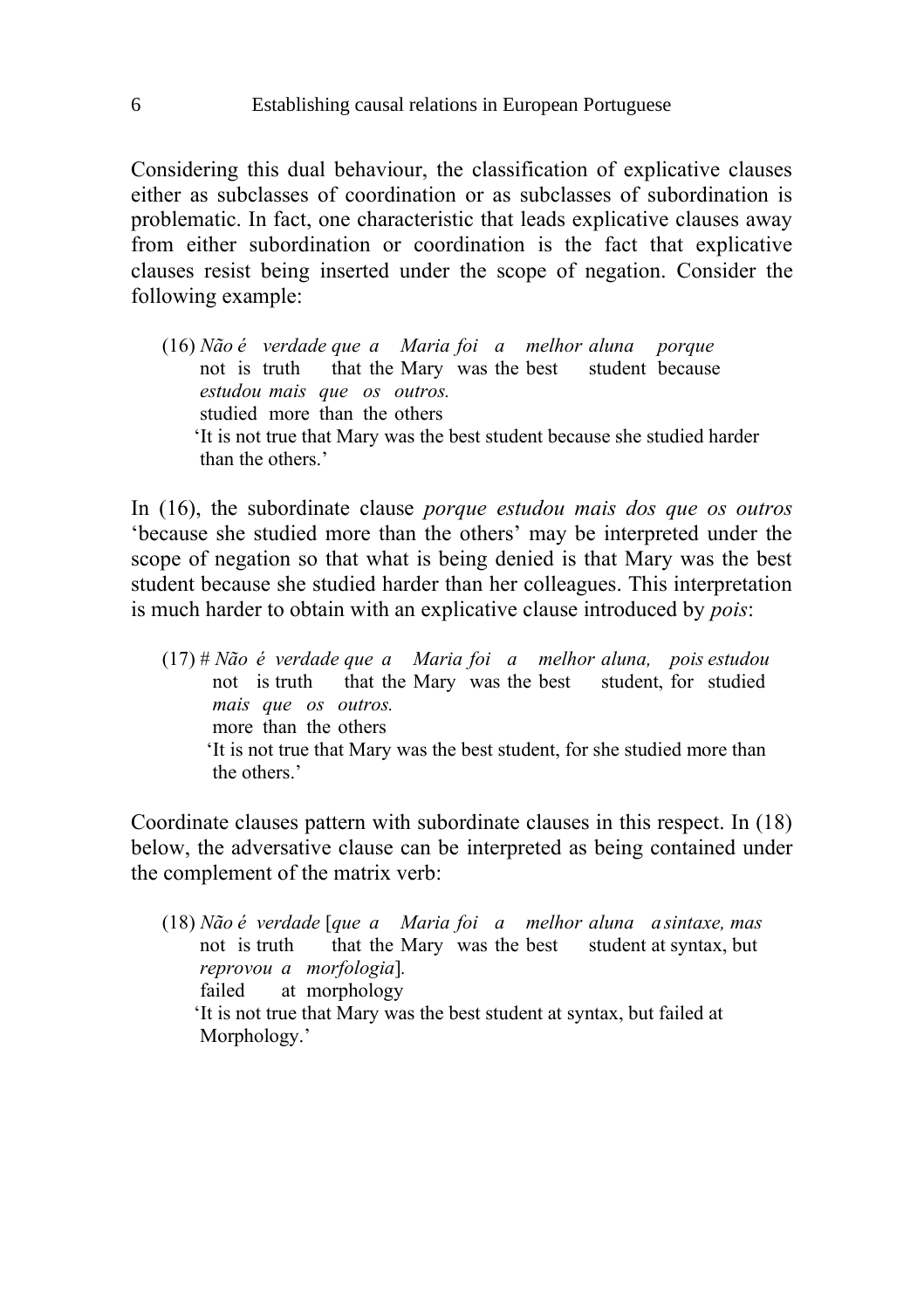In this respect, peripheral adverbial clauses seem to behave like explicative clauses (19) (Peres and Mascarenhas 2006 have, in fact, classified them as supplements for this reason). $<sup>2</sup>$ </sup>

(19) *#/?? Não é verdade que a Maria foi a melhor aluna*, *visto que* not is truth that the Mary was the best student, seen that *estudou mais que os outros*. studied more than the others 'It is not true that Mary was the best student, given that she studied more than the others.'

Nonetheless, peripheral subordinate clauses (20) may be moved to the position between a subordinate complement clause and the structure in which this is integrated, as opposed to explicative clauses  $(21)$ .

- (20) *O João disse que, visto que a palestra era à noite, o jantar* the John said that, seen that the lecture was at.the night, the dinner *era pago pela universidade*. was paid by.the university 'John said that, since the lecture was at night, the dinner was paid by the university.'
- (21) \* *O João disse que, pois a palestra era à noite, o jantar era* the John said that, for the lecture was at.the night, the dinner was *pago pela universidade*.

paid by.the university

l

\*'John said that, for the lecture was at night, the dinner was paid by the University.'

In view of these facts, we classify explicative clauses introduced by *pois*, *que* and (explicative) *porque* as supplements.

To summarize, in European Portuguese, we may distinguish three major classes of connections: subordination (peripheral and nonperipheral), coordination and supplementation.

### **6. Causal Relations**

The establishment of causal relations is central to human cognition (Noordman & Blijzer 2000; Meyer 2000; Sanders and Spooren 2009). Thus, the notion of causality is always present, whether implicitly or explicitly, in

<sup>&</sup>lt;sup>2</sup> In this case, judgements are shakier. Some speakers do allow for the clause introduced by *visto que* 'given that' to fall under the scope of negation.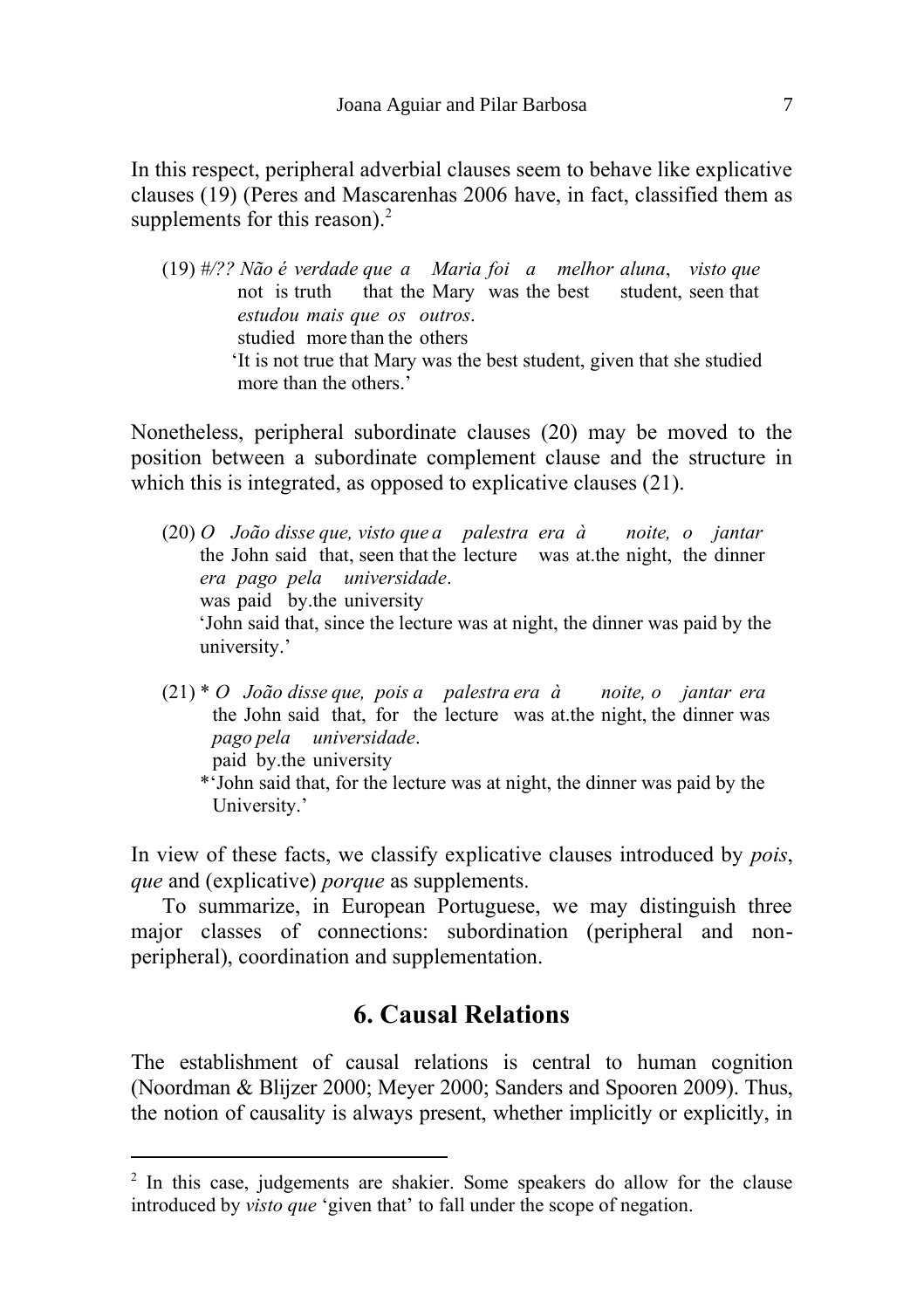human communication (Paiva 1996; Sanders and Stukker 2012). From the linguistic point of view, causal relations have been studied under several theoretical approaches: some more focused on the cognitive aspects of causal relations and their role in the construction of textual coherence (Mann and Thompson 1986, among others; Sanders *et al*. 1992, among others); and others more focused on the semantic and pragmatic aspects of the relation between two propositions or units of information (Santos Río 1981, among others; Asher and Lascarides 2003; Lopes 2004).

In this paper, we will use the tripartite division proposed by Sweetser (1990), according to whom causal relations can be divided into: real cause, epistemic cause, and speech act modifier cause.

Consider the following examples:

- (22) <sup>A</sup> *O João partiu a perna* <sup>B</sup> *porque caiu das escadas*. the John broke the leg because fell from.the stairs 'John broke his leg because he fell from the stairs.'
- (23) <sup>A</sup> *O João não almoçou*, <sup>B</sup> *pois a cozinha está limpa*. the John not had.lunch, for the kitchen is clean 'John didn't have lunch, for the kitchen is clean.'
- (24) <sup>A</sup> *Vai almoçar*, <sup>B</sup> *que retomamos os trabalhos às 13h*. go lunch, as restart the works at.the 13h 'Go lunch, as we restart working at 1 p.m.'

In example (22), the fact that John fell from the stairs is presented as the (real) cause for the fact that he broke his leg. In other words, it was because he fell from the stairs that he broke his leg (and not for any other reason). The causal relation between the information conveyed in A and the information conveyed in B is asserted, and there is no hidden presupposition between A and B.

On the other hand, in example (23) the causal relation between the information in A (John didn't have lunch) and the information in B (the kitchen is clean) is presupposed (Lopes, 2004). In this case, there is an inference from B that A happened. The establishment of a (explicative) cause is only possible because there is a hidden premise (Lopes 2009) that is activated in order to establish the causal relation: according to the knowledge that the person has of the world, normally when John has lunch, he leaves the kitchen dirty. Therefore, if the kitchen is clean, I deduce that probably John didn't have lunch.

The third type of causality, the speech act modifier, is illustrated in (24). Similar to the explicative cause relation, the establishment of a causal relation between the information conveyed in A and B is presupposed. What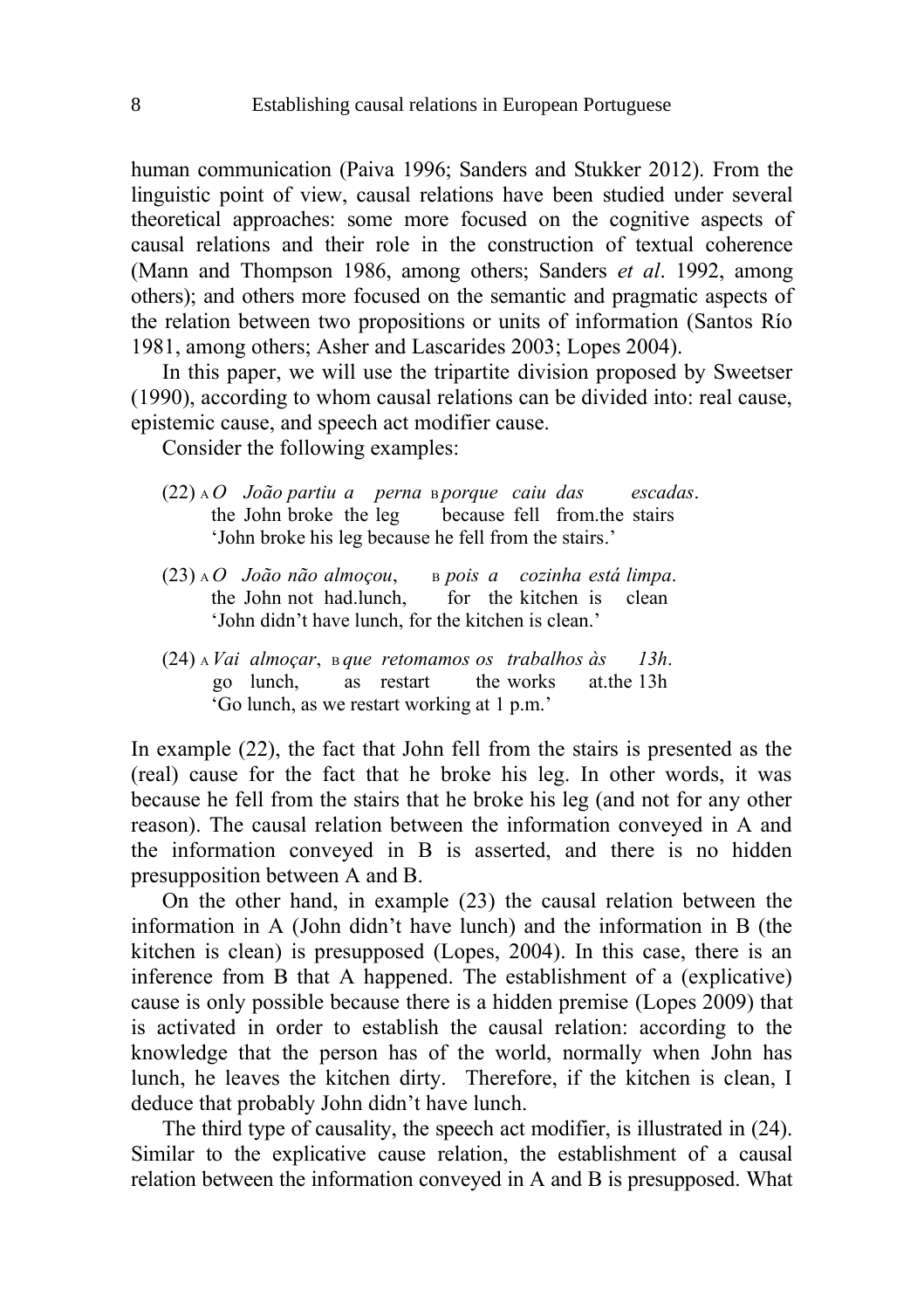distinguishes this type of causal relations from explicative causality is the fact that speech act modifiers have a specific function of meta-justification (Sweetser, 1990). For that reason, speech act modifiers are normally preceded by direct speech acts, such as orders or requests. In the specific case of example (24), the structure in 'as we start working at 1p.m' functions as a downtoner of the order 'go lunch'. In other cases, the speech act modifier impels to action and to decision taking, as example (25) illustrates:

(25) A*Vai estudar*, <sup>B</sup> *porque amanhã tens teste*. go study, because tomorrow have test 'Go study, because tomorrow you have test.'

#### **7. Methodology**

The present study follows the methodology proposed by the Variationist Sociolinguistics (Labov 1994, 2000), according to which variation can be explained by the interaction of linguistic (or internal) variables and social variables. More specifically, in the case of causal relations (real, explicative, speech act modifier), the internal variables considered for analysis were: type of syntactic structure, type of connective, and position of the clause (for adverbial clauses only). The social variables considered were: gender, level of education, and age of the speaker.

The following subsections deepen the methodological choices taken.

#### **7.1. The corpus of analysis**

In order to analyse the frequency of occurrence of causal relations (and their syntactic representation), it was necessary to collect a stratified corpus of written texts.

The collected *corpus* is composed of 168 argumentative texts, 120 of which were written on demand (cf. Table 1) and 48 collected in blogs (Table 2). The authors of the texts are European Portuguese native speakers and each informant wrote two different texts. The sample is stratified according to three social variables: gender, level of education and age of the informant (Table 1 and Table 2).